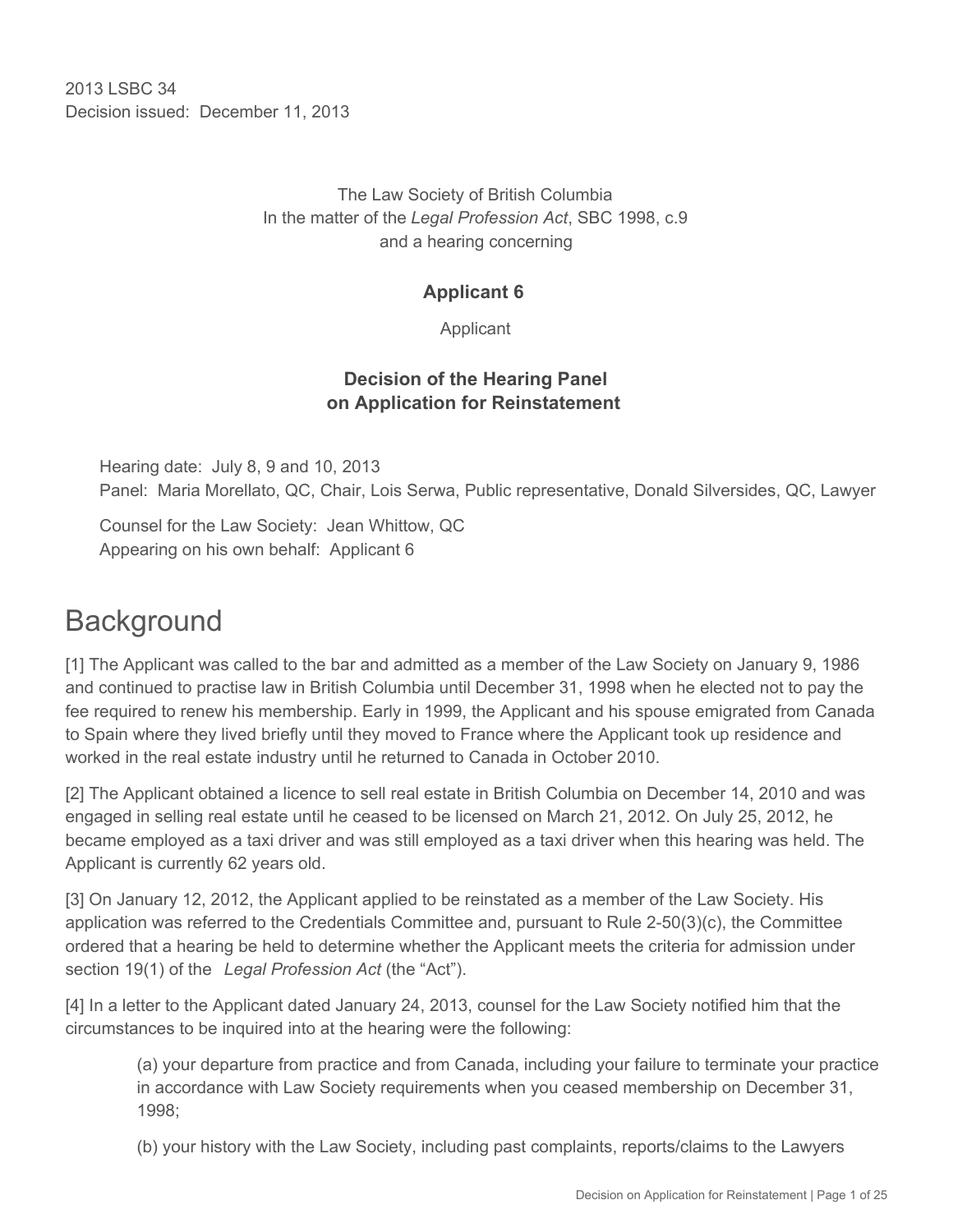Insurance Fund and accounting filings [sic]; and

(c) your conduct subsequent to your termination of membership with the Law Society, including your financial difficulties, default on the debt to the [Bank], and the subsequent bankruptcy.

# **RELEVANT LEGISLATION AND RULES**

[5] The criteria for reinstatement and how the Benchers of the Law Society must deal with the application are set out in subsections 19(1) and (2) of the Act, as follows:

19(1) No person may be enrolled as an articled student, called and admitted or reinstated as a member unless the benchers are satisfied that the person is of good character and repute and is fit to become a barrister and a solicitor of the Supreme Court.

(2) On receiving an application for enrollment, call and admission or reinstatement, the benchers may

(a) grant the application,

(b) grant the application subject to any conditions or limitations to which the applicant consents in writing, or

(c) order a hearing.

[6] The Panel's obligation in conducting a credentials hearing are set out in subsections 22(1) and (3) of the Act, which provide:

22(1) This section applies to a hearing ordered under section 19(2)(c).

…

(3) Following a hearing, the panel must do one of the following:

(a) grant the application;

(b) grant the application subject to conditions or limitations that the panel considers appropriate;

(c) reject the application.

[7] The onus and burden of proof at the credentials hearing are set out in Rule 2-67(1), which provides:

2-67(1) At a hearing under this Division, the onus is on the applicant to satisfy the panel on the balance of probabilities that the applicant has met the requirements of section 19(1) of the Act and this Division.

#### **ISSUES**

[8] The Law Society stated the issues to be considered in this hearing as follows:

(a) The Applicant's departure from practice and from Canada, including his failure to terminate his practice in accordance with Law Society requirements when he ceased members hip on December 31, 1998;

(b) The Applicant's history with the Law Society, including past complaints and reports/claims to the Lawyers Insurance Fund;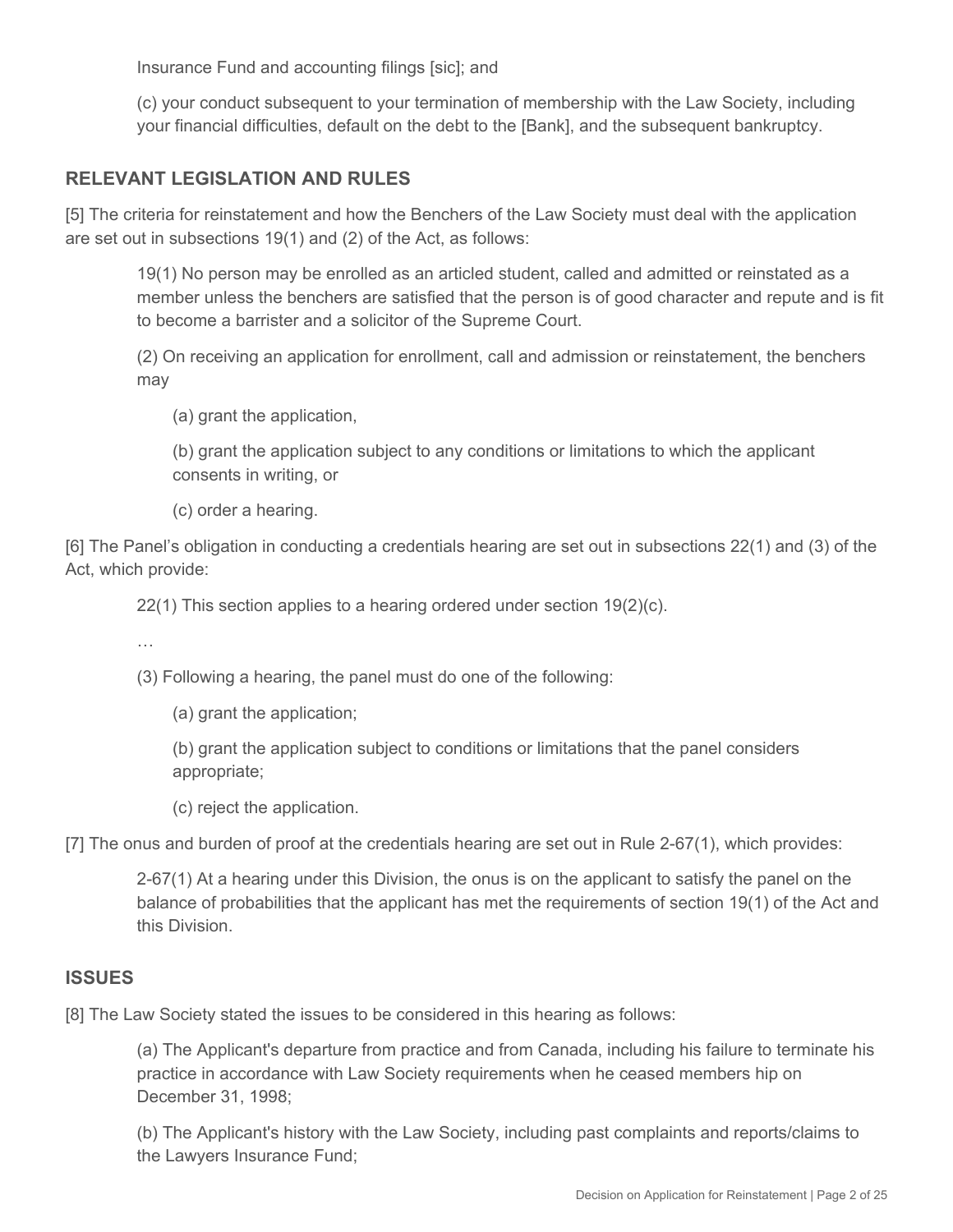(c) The Applicant's financial difficulties, including his handling of his indebtedness to the [Bank] at the time of his departure and later.

# **EVIDENCE AND FACTS**

[9] At the hearing, both the Applicant and a former client Ms. A testified. The Applicant also entered several letters of reference as exhibits as well as three pages of typewritten notes made by an investigator for the Law Society setting out the results of his telephone calls to some of the persons who authored the letters of reference.

[10] The Law Society filed an Agreed Statement of Facts, agreed to by the Applicant and the Law Society, along with two volumes of documents as exhibits.

[11] The Applicant commenced his practice of law in British Columbia when he opened an office on West Hastings Street in Vancouver on February 1, 1986. He continued to practise in Vancouver at that location and, later, at an office on Nelson Street until he ceased to be a member approximately 13 years later on December 31, 1998. Although both the Applicant and the Law Society described his practice as that of a sole practitioner, he employed two articled students during that period of time and, for several years, employed another lawyer Ms. B as an associate.

[12] When he ceased to be a member of the Law Society, the Applicant was carrying on the practice of law through his personal law corporation [name], Barrister and Solicitor, Personal Law Corporation ("A Corporation"). A Corporation was dissolved and ceased to exist as a corporate entity on September 28, 2001.

[13] In 1992, the Applicant purchased a condominium located on Chilco Street in Vancouver ("Chilco Property"). The Applicant financed his acquisition of the Chilco Property by obtaining a loan ("Chilco Loan") from a chartered bank ("the Bank"), which was secured by a mortgage registered as a first charge against the Chilco Property that secured the principal amount of \$545,300 plus interest ("Chilco First Mortgage").

[14] A Corporation borrowed monies from the Bank for various purposes related to the Applicant's law practice. On February 24, 1999, shortly after the Applicant left Canada, A Corporation was indebted to the Bank in the aggregate amount of \$237,967.98 for three separate loans (collectively, the "A Corporation Bank Debt"). These consisted of an operating loan with a limit of \$150,000, a demand loan consisting of an overdraft privilege, and the amount owing on account of a corporate Visa account.

[15] The Applicant guaranteed payment of \$170,000 of the A Corporation Bank Debt, plus interest on that amount, from the date of demand for payment. The Appilicant granted a second mortgage of the Chilco Property to the Bank in the principal amount of \$110,000 to secure payment in satisfaction of all obligations, debts and liabilities, present or future, of the Applicant to the Bank.

[16] Initially the Applicant practised family and criminal law, particularly matters involving young offenders. He soon developed an extensive personal injury practice in which he acted for claimants. Most of his personal injury clients agreed to pay fees on a contingency basis and, accordingly, the fee charged by the Applicant was based on a percentage of the amount paid to the client either after a settlement or after a trial.

[17] In March 1986, a month after the Applicant started practising law, a client consulted him regarding a potential claim for damages arising from her use of an intrauterine contraceptive device called the Dalkon Shield, manufactured by a company based in the United States of America. The Applicant determined that a class action had been commenced in the United States against the manufacturer by users of the Dalkon Shield and that there was a deadline of April 30, 1986 for filing a claim in that class action.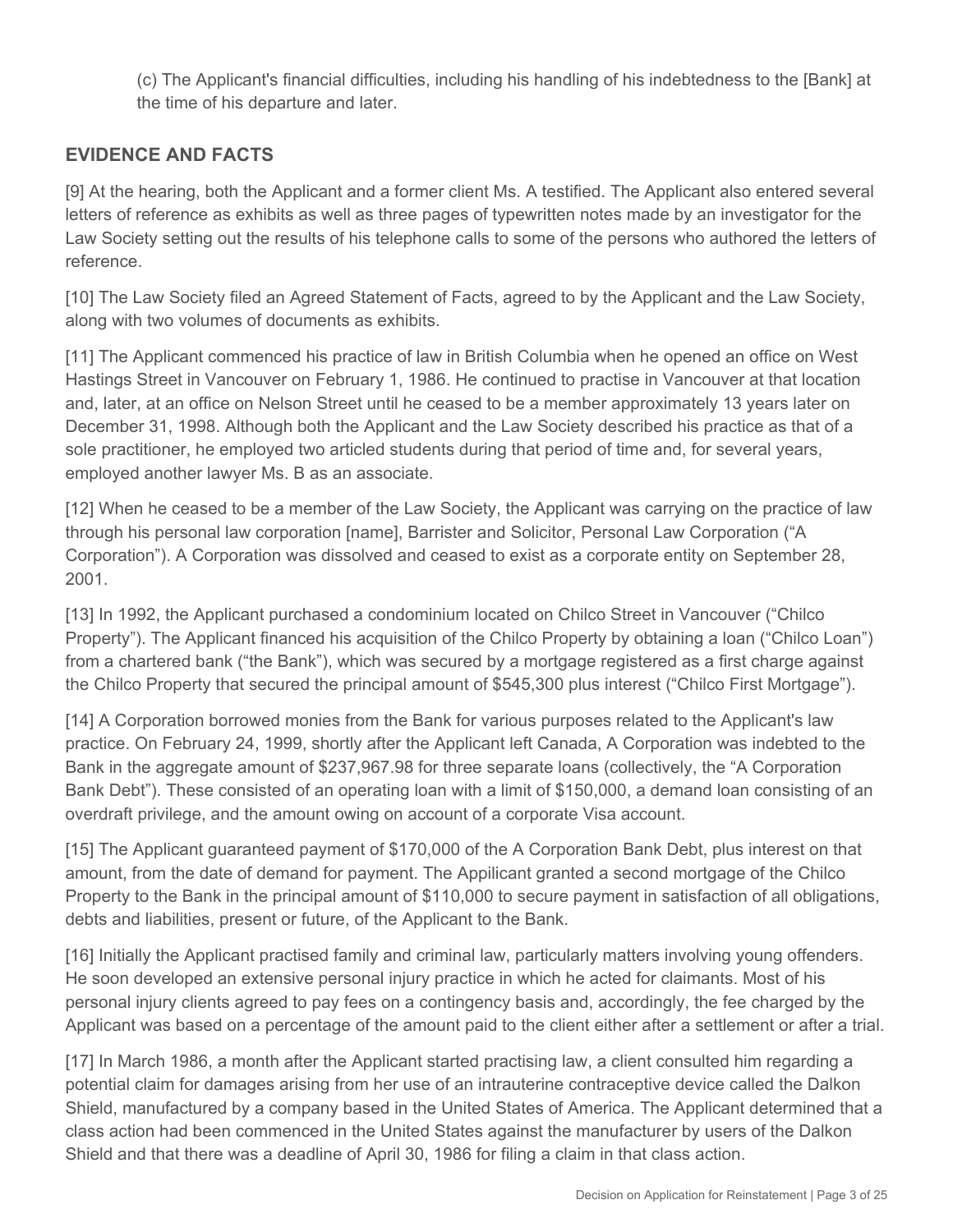[18] The Applicant determined that there were few, if any, other lawyers in British Columbia who were representing clients who were entitled to file a claim pursuant to the class action, and he placed an advertisement in a newspaper advising potential claimants of the deadline for filing a claim. The Applicant eventually represented 194 women who had potential claims arising from the use of the Dalkon Shield and, at one point in time, he hired another lawyer to assist him with those claims. One of those clients was Ms. A.

[19] The last of the Dalkon Shield claims by the Applicant's clients was settled on December 17, 1998.

[20] No concern was raised about his representation of the Dalkon Shield claimants. The claims of those clients appeared to be dealt with in a satisfactory manner and all of them paid fees on a contingency basis.

[21] There were, however, problems arising from the Applicant's representation of some other clients, as outlined below.

# **Cases with which the Applicant had problems**

[22] The first of these cases involved a serious motor vehicle accident. On September 20, 1992, Ms. C, then 18 years old, was riding as a passenger in the back seat of a car driven by her cousin's girlfriend when it skidded off the road, hit a pole and rolled over. Ms. C suffered devastating injuries including paralysis and injuries to her head, left shoulder and a broken back. This was a single vehicle incident and no alcohol was involved.

[23] On September 28, 1992, the Applicant entered into a contingent fee agreement with Ms. D, the mother of Ms. C. The agreement provided that the Applicant would represent Ms. C, who was then an infant, and that his fee would range from 10 per cent to 30 per cent of the settlement if liability was not contested, and from 13 1/3 per cent to 33 1/3 per cent if liability was contested. The agreement set out periods of time or steps in the litigation at which a settlement occurred as the determinative factors for calculating what percentage would be charged in the possible range.

[24] In the spring of 1996, after a four-day hearing, an arbitrator awarded Ms. C damages of \$1,118,341. Based on the contingent fee agreement, the Applicant could have charged a maximum fee of 33 1/3 per cent of this amount. The Applicant elected to charge a fee of \$296,720.18, which was slightly less than 27 per cent of the award, plus PST and GST. Without the prior approval of Ms. C, who was no longer an infant, or Ms. D, the Applicant deducted payment of his bill from the proceeds of the award and paid the balance to Ms. C.

[25] Ms. C applied for a review of the contingent fee agreement pursuant to section 78 of the Act on the basis that the agreement was unfair and unreasonable under the circumstances. At the review, Ms. C conceded that the agreement was not unfair but continued to take the position that the fee charged was unreasonable.

[26] In March 1997, after reviewing the bill, Master Patterson found that Ms. C's case was as close to a sure thing as would be possible in all of the circumstances. He determined that: none of the possible defences were real barriers to a substantial recovery; Ms. C had suffered substantial injury; and, when the contingent fee agreement was entered into, there was a likelihood of a large damage award or settlement. He concluded the contingent fee agreement was unreasonable. He decided that, because of the concession by Ms. C that the agreement was not unfair and that there was an absolute necessity in 1994 for there to be a contingent fee agreement because of the family's financial situation, it would not be appropriate to cancel the contract but, instead, it should be substantially modified. He therefore varied the fee chargeable by the Applicant to a maximum of 12 per cent of the amount recovered and ordered that a refund be paid to Ms. C.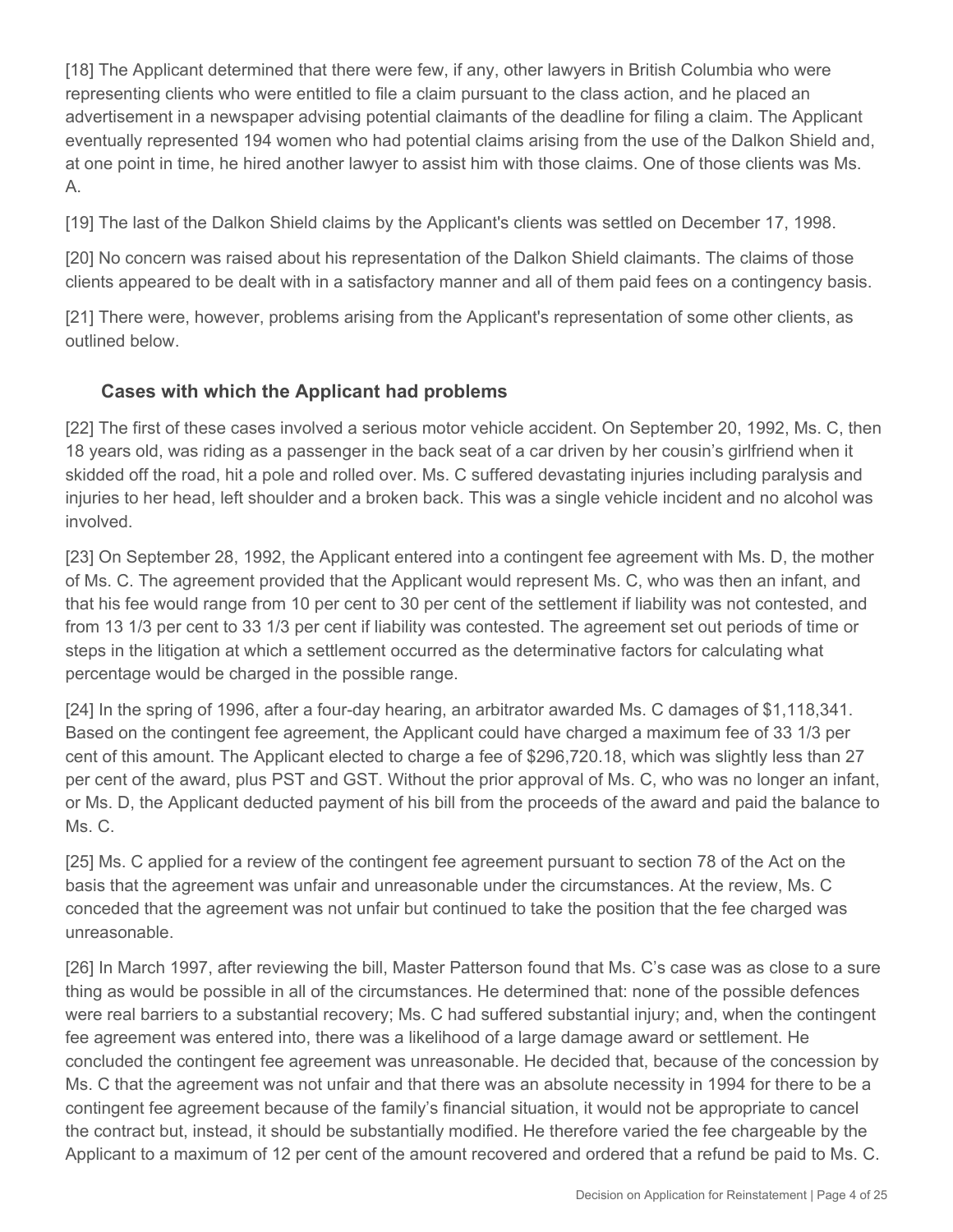[27] In the spring or early summer of 1997, the Applicant refunded a portion of his fee by paying Ms. C \$204,897 plus interest in instalments. This refund did not include PST or GST.

[28] The second case of note also arose out of a serious motor vehicle accident. On May 11, 1990, Mr. E was involved in a motor vehicle accident that caused him to suffer very serious injuries including trauma to his jaw and face, a fracture of the left forearm, a skull fracture and cerebral contusion. Ongoing effects of the motor vehicle accident included a loss of short term memory, slurred speech and convulsions.

[29] The lawyer originally retained by Mr. E commenced an action on April 24, 1992. In October 1992, Mr. E engaged the Applicant to represent him in the lawsuit in the place of the lawyer whom he had originally retained. Mr. E entered into a contingent fee agreement with the Applicant dated October 14, 1992, which contained the following relevant provisions:

I agree that my Lawyer's Contingency Fee will be a percentage of the total Settlement or Judgment…particulars of the Contingency Fee are as follows:

If liability for the accident is not contested and:

…

(f) Settlement occurs within forty-five days of the date fixed for trial or after commencement of the trial, either by negotiation or Judgment: 30% of Settlement;

If liability for the accident is contested partly or completely, an additional 3 1/3% of any settlement or Judgment will be added…

[30] A trial of Mr. E's claim commenced on October 25, 1994 and continued for four days. Both liability and the quantum of damages were in dispute. In a judgment pronounced on April 29, 1994, Mr. E was awarded a total of \$985,647.04. This amount included an award of \$34,560 to be paid to Mr. E, in trust, for the purpose of compensating his sisters for care provided to him before the trial.

[31] The defendant's insurance coverage was insufficient to pay the total award, but Mr. E had the benefit of underinsured motorist protection ("UMP Coverage"). Mr. E also had the benefit of private disability insurance and was eligible for disability payments pursuant to the Canada Pension Plan.

[32] Regulations made pursuant to the Insurance (Motor Vehicle) Act governing UMP Coverage allowed the Insurance Corporation of British Columbia to deduct from any payment made pursuant to the UMP Coverage both the actual disability payments provided under the Canada Pension Plan and by private insurers, and also the present value of any future payments a plaintiff is entitled to under the Canada Pension Plan or any private insurance. These deductions were made and amounted to \$227,013.80, which reduced the amount recovered to \$758,633.24. After adding costs and disbursements of \$35,101.80, the total amount paid on account of the judgment to the Applicant's firm was \$793,735.04.

[33] When calculating his fee, the Applicant deducted from the total award of \$985,647.04 the \$34,560 allocated in trust for Mr. E's sisters, the actual amounts paid to Mr. E for disability benefits by the Canada Pension Plan and the private insurer to the date of the award and an amount equal to disbursements that were not recovered from the defendant on taxation. After making these deductions from the award, the Applicant calculated a net award of \$873,897.70 and charged 33 1/3 per cent of this amount resulting in a fee of \$291,299.23 plus PST and GST. The Applicant billed Mr. E for this amount and deducted payment from the \$793,735.04 actually received. After certain other deductions were made, Mr. E was paid a total of \$322,296.77.

[34] Mr. E commenced four separate actions challenging the fee or the contingent fee agreement. Both the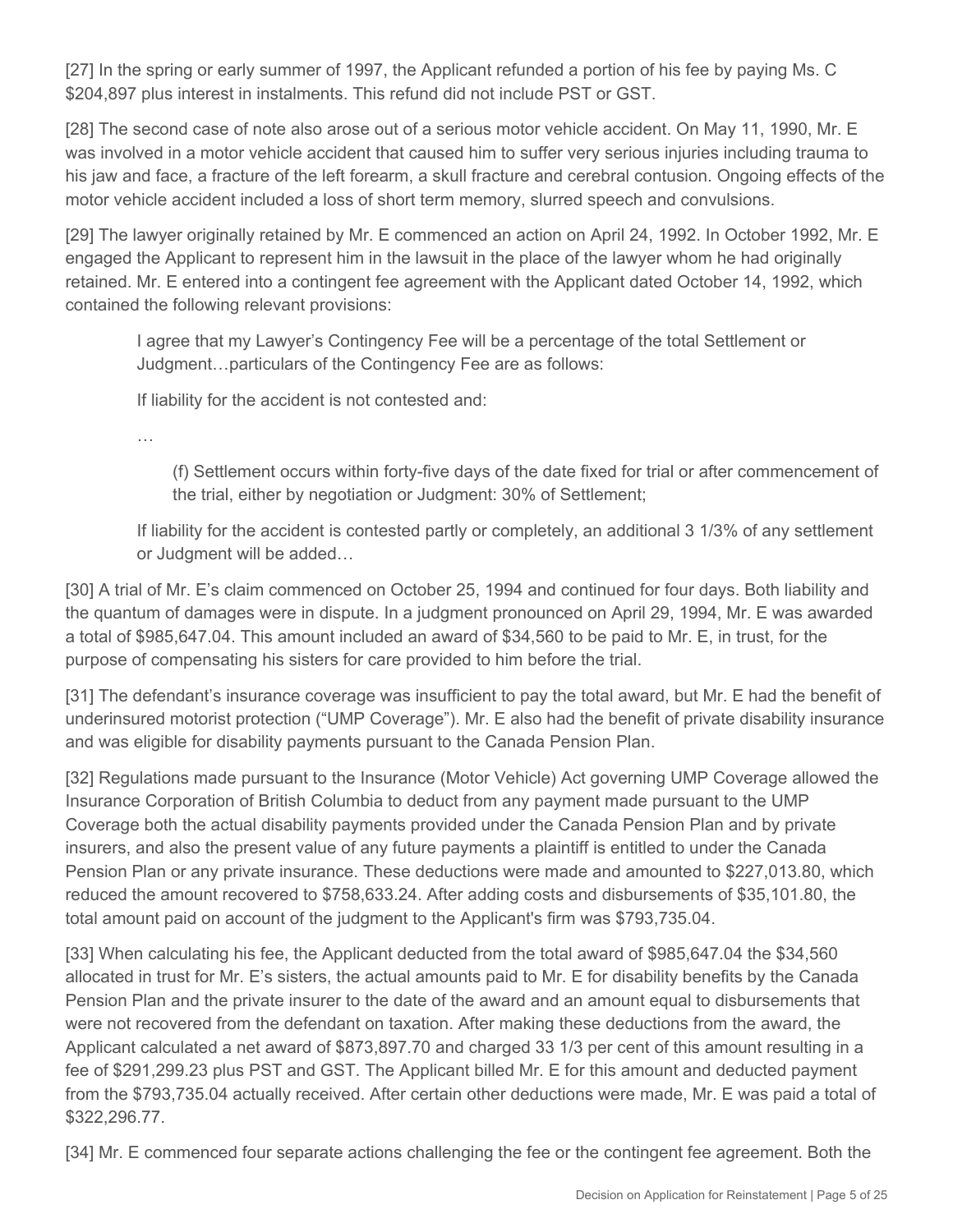Applicant and Mr. E were represented by counsel in these actions. The Applicant testified that Mr. E did not actively pursue any of these actions and that the claims were without merit. This was not the case.

[35] Two of the actions consisted of applications for a review of the bill by the Registrar pursuant to section 78 of the Act. The first application, naming the Applicant and Ms. B as solicitors, was filed at the Vancouver Registry in August of 1994 and the second application, naming the Applicant as solicitor, was filed at the Vancouver Registry in January of 1995 (collectively, the "Vancouver Review Applications").

[36] In the Vancouver Review Applications, Mr. E took the position that the fee billed exceeded 33 1/3 per cent of the amount recovered and that the fee was unreasonable under the circumstances existing at the time the bill was prepared. Mr. E also took the position, in the alternative, that the contingent fee agreement was unfairly entered into because his mental and emotional health impaired his ability to accurately understand and appreciate the relevant circumstances and the terms of the agreement when he entered into it.

[37] The Applicant and Ms. B applied for an order that the Vancouver Review Applications be dismissed for want of prosecution. That application was heard by Master Brandreth-Gibbs on November 19 and 21, 1997.

[38] On May 7, 1996, counsel for Mr. E filed a writ of summons and a statement of claim in the New Westminster registry seeking a declaration that the contingent fee agreement was void because the fees charged pursuant to that agreement exceeded the limits established by the rules of the Law Society (the "Void Declaration Application").

[39] On August 16, 1996, counsel for Mr. E filed a petition in the New Westminster registry seeking orders that the Applicant deliver up all documents that formed part of Mr. E's file and that the Registrar be directed to review the bill and modify the same, if necessary.

[40] An application pursuant to Rule 18A of the Supreme Court Rules in the Void Declaration Application was heard by Mr. Justice Grist on November 20, 1997. The judgment on that application was reserved and the reasons for judgment were published on February 26, 1998.

[41] Mr. Justice Grist found that the amount recovered on the judgment was \$689,497.52 and that the fee of \$291,299.23 billed to Mr. E represented more than 42 per cent of the amount recovered. He therefore concluded the fee charged was in excess of the maximum permitted by Rule 1055 and declared the contingent fee contract void. Mr. Justice Grist also ordered that the Applicant would be at liberty to prepare a bill for taxation in accordance with section 78 of the Act.

[42] On March 11, 1998, Master Brandreth-Gibbs issued a decision on the application by the Applicant and Ms. B that the Vancouver Review Applications be dismissed for want of prosecution. Master Brandreth-Gibbs held that the Applicant and Ms. B had failed to demonstrate that any delay by Mr. E in proceeding with the actions had resulted in prejudice to them, and she therefore dismissed their application.

[43] Under cross-examination, the Applicant acknowledged he knew that, in the absence of a contingent fee agreement with Mr. E, which had been declared void, he had an obligation to charge Mr. E the fee that he could have charged if there was no contingent fee agreement and that he was required to prove his entitlement to that fee at a taxation. The Applicant also acknowledged that, based on his experience with his bill to Ms. C, there was a substantial likelihood that the fee he was entitled to charge Mr. E would be significantly less than the original fee he charged and deducted from the amount recovered and that he would likely be required to pay a very substantial refund to Mr. E.

[44] The Applicant also testified that the impending loss of monies that would result from the payment he would have to make to Mr. E was upsetting his wife and had caused her to become very ill. He was also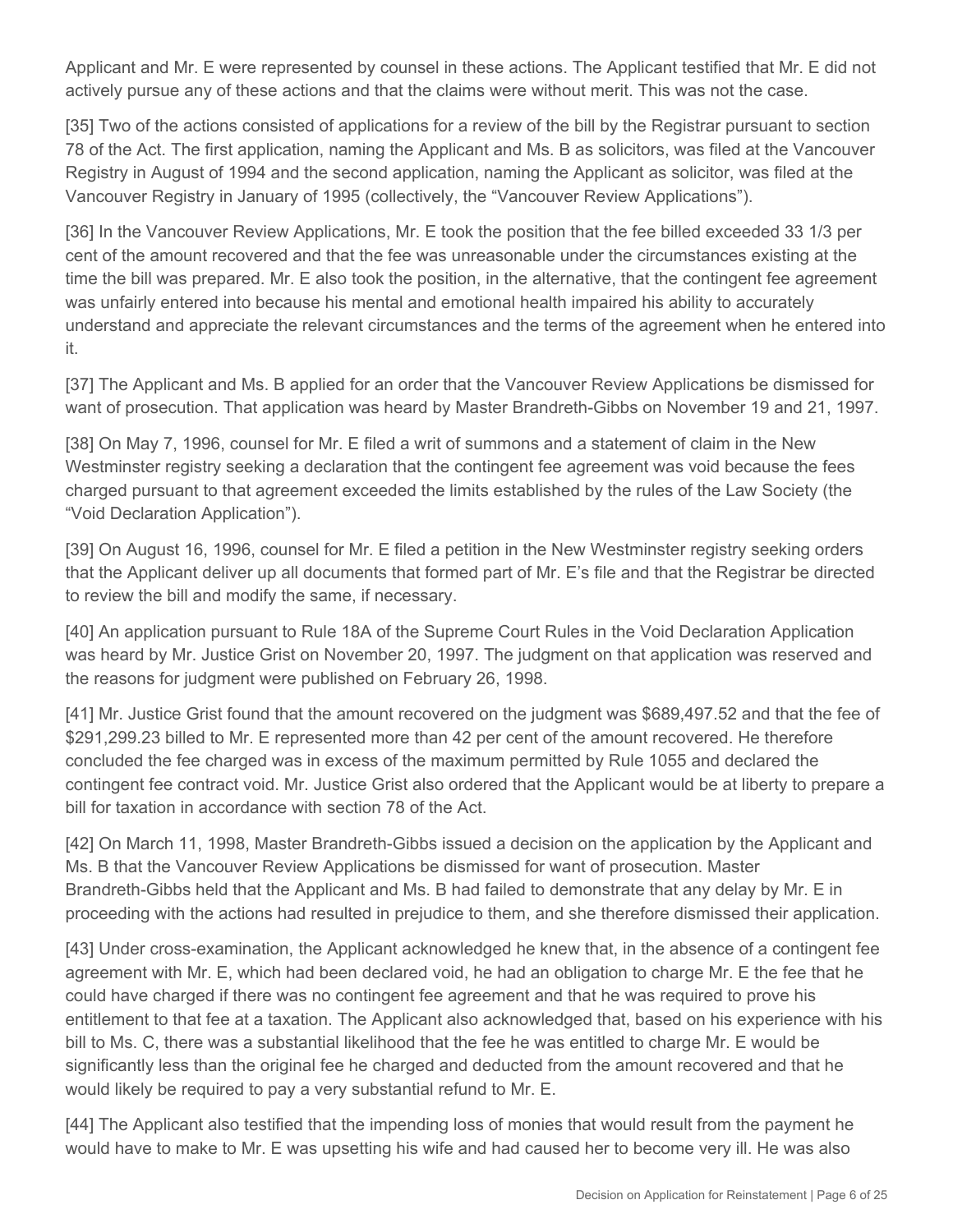concerned about the amount of money that he and A Corporation owed the Bank and his ability to satisfy those obligations. The Applicant decided the solution to his financial problems was to escape his creditors by leaving the country. When asked in cross-examination whether he had decided by June of 1998 to leave the country, the Applicant acknowledged that was a very strong consideration at the time. He also testified that he did not want to leave the country until all of his clients had settled their Dalkon Shield claims.

[45] In preparation for emigration from Canada, the Applicant listed the Chilco Property for sale on June 22, 1998 for the price of \$795,000. He was unable to sell the Chilco Property, and he withdrew it from the market when the listing expired on September 22, 1998.

[46] The Applicant testified that, during the fall of 1998, he made arrangements for all of his clients with existing claims to engage other counsel and he delivered his active client files to the new lawyers who were retained by his existing clients. He did not retain copies of any of the contents of those files or any of his financial records relating to those files.

[47] One of the clients the Applicant continued to represent was Ms. F, for whom he had obtained a settlement in a personal injury action. The insurers who made disability payments to Ms. F while she was recovering from her injuries claimed to be subrogated for the amount paid by them to any award for damages received by Ms. F. One insurer ("Insurer G") claimed \$11,550 for payments made pursuant to its policy of short term disability insurance, and another insurer ("Insurer H") claimed \$41,751.63 for payments made pursuant to its policy of long term disability insurance. Pending a resolution of these claims, the Applicant continued to hold \$53,301.63 of the settlement proceeds in trust.

[48] In order to obtain payment of short term disability benefits, Ms. F had assigned and delivered to Insurer G an assignment of her claim for damages. Insurer H asserted that, in order to obtain payment of long term disability benefits, Ms. F had entered into a reimbursement agreement with Insurer H by which Ms. F agreed that, from any damages she received, she would reimburse Insurer H for disability payments she received. The agreement contained an irrevocable authorization and direction to her solicitor to pay Insurer H from any judgment or settlement the amount that Ms. F was required to reimburse Insurer H. Ms. F denied signing the reimbursement agreement, and the Applicant formed the opinion that her signature on that document had been forged.

[49] On November 1, 1998, the Applicant wrote a letter to Ms. F in which he expressed the opinion that she was not obligated to reimburse Insurer H but that the claim by Insurer G was valid. With respect to Insurer G, the Applicant stated in his letter that it was Ms. F's decision whether she paid this claim or not. The Applicant billed Ms. F \$15,109.96 for collecting the \$53,301.63 which he continued to hold in trust and paid this bill from the monies held in trust. With his November 1, 1998 letter to Ms. F, he enclosed a cheque payable to her in the amount of \$38,110.67 representing the balance of monies held in trust after payment of his bill. Ms. F signed a copy of that letter to confirm that the Applicant had read it to her and that she understood the contents of it.

[50] The Applicant was concerned that he might be sued by Insurer G or Insurer H for paying the amount they claimed to Ms. F instead of to them. He therefore wrote a letter to the Law Society dated November 1, 1998 enclosing a copy of his letter to Ms. F dated November 1, 1998 and stated:

I am concerned that litigation is a possibility arising from my payments to [Ms. F] over the insurers, and if I am included as a defendant, then the Law Society and its insurance may become involved and as I will not be available to discuss the matter with you I have decided to send you this letter with enclosures so that you and the Law Society are aware of the issues and can deal with any issue that may arise during my absence from Canada.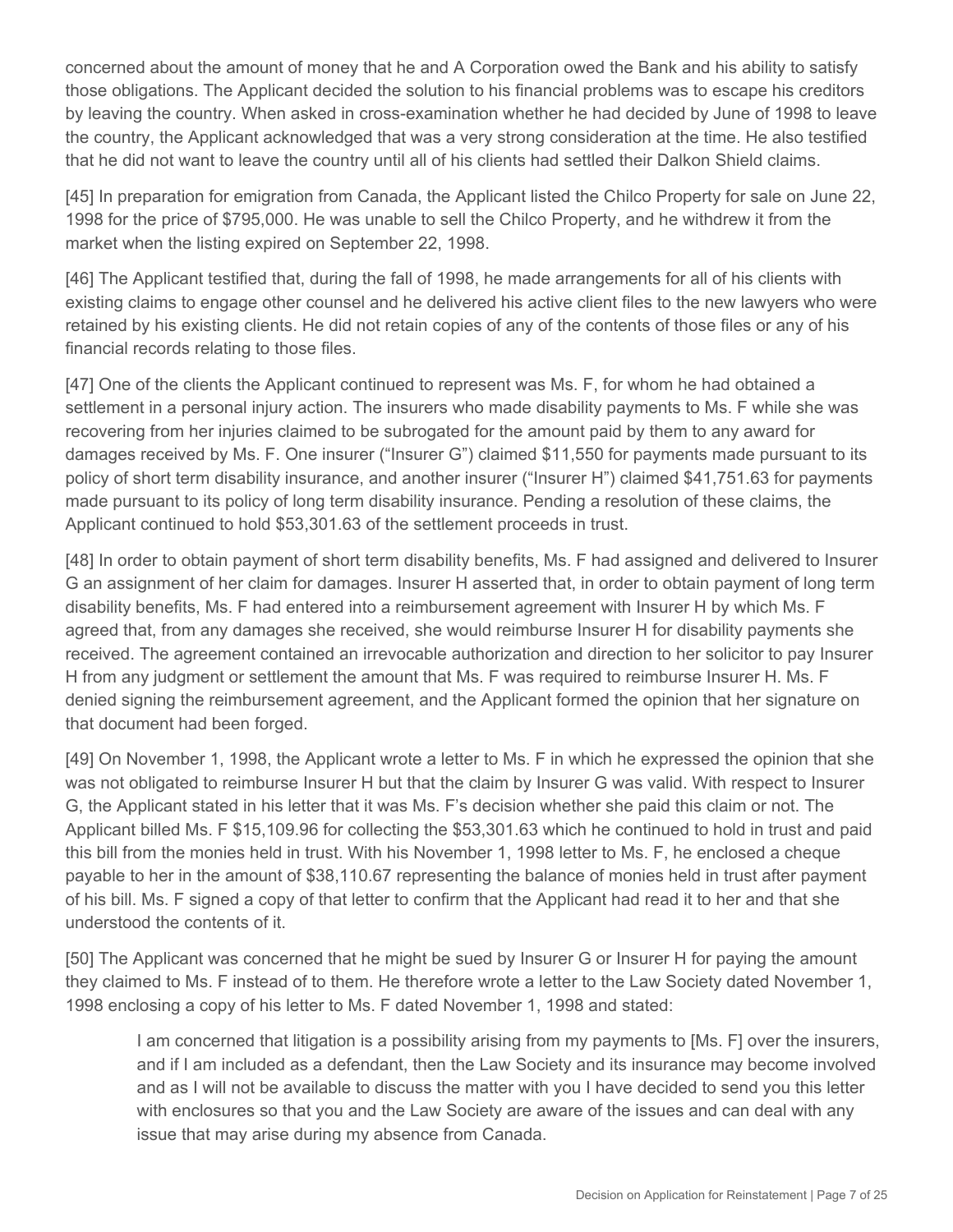[51] The letter the Applicant wrote to the Law Society dated November 1, 1998 reporting the possible claim against him by the insurers of Ms. F was not received by the Law Society until February 18, 1999. While the Applicant, during his testimony, was able to recall his dealings with Ms. F, he had no recollection of when he sent his letter dated November 1, 1998 to the Law Society and testified that he now assumes it was sent out on the day it was dated. We find that it is most likely that this letter was not mailed by the Applicant to the Law Society until, or shortly before, he left Canada in late January 1999.

[52] The last client the Applicant represented was Ms. I in a claim for damages resulting from a motor vehicle accident on June 24, 1996 that caused her to become a paraplegic. Ms. I, who was 26 years old in December 1998, had never completed high school, had a work history that consisted of one job for approximately four weeks and was, according to the Applicant, unsophisticated and vulnerable. Ms. I was the mother of a nine-year-old son, but she was not the custodial parent. The Applicant negotiated a settlement that included a structured settlement that would result in monthly payments to or during her lifetime plus a cash payment. The Applicant charged a fee of \$100,000 plus applicable taxes. After the Applicant's fees were paid from the settlement and certain other disbursements were made, a balance of \$175,000 of the cash payment remained.

[53] After becoming paraplegic, Ms. I lived with a much older man ("Mr. J") who was the source of her care. On November 2, 1998, after the settlement had been negotiated, but before the settlement proceeds were received, Ms. I and Mr. J were married.

[54] The Applicant testified that he was very concerned that Mr. J's primary interest in Ms. I was the money she would receive from the settlement of her claim. The Applicant wished to take steps to protect Ms. I from Mr. J as he believed Mr. J might take these monies from Ms. I. The Appliant called the office of the Public Guardian and Trustee of British Columbia to enquire whether they would provide any assistance in protecting Ms. I's settlement. He was informed that the Public Trustee had no authority to assist because Ms. I was an adult who was capable of managing her affairs.

[55] The Applicant suggested to Ms. I that she use \$175,000 of the cash settlement to purchase a home that would be registered in her name as a joint tenant with her infant son to protect that asset from Mr. J. He proposed that the \$175,000, which he then held in trust, would be placed in a guaranteed investment certificate for three months while Ms. I looked for a suitable home to purchase.

[56] On December 14, 1998, the Applicant engaged a lawyer in the community in the Fraser Valley where Ms. I resided ("Lawyer L") to provide advice and assistance to Ms. I, which included preparing a will for her. The Applicant and Lawyer L met with Ms. I at Lawyer L's office on December 14, 1998 to obtain or confirm her instructions at which time Ms. I signed a will prepared by Lawyer L.

[57] The Applicant testified that, before he took Ms. I to Lawyer L's office, he met with her at her home in the presence of a police officer who attended at the request of the Applicant. At that meeting Ms. I signed a direction prepared by the Applicant on December 14, 1998, the text of which was the following:

I, [Ms. I], of [address of Ms. I], hereby irrevocably instruct my lawyer, [name], to hold in his Trust account the balance of my non-pecuniary damages arising from my insurance settlement pending the location of a house or apartment at which time he will instruct a lawyer to deal with the conveyance to myself and my son [W] as joint tenants with the right of survivorship.

Should my lawyer die or for any reason be unable t o perform as above, I instruct my lawyer or his Estate to transfer the funds to the Public Trustee of British Columbia.

The above is only subject to change by my attending at the office of [Lawyer L], solicitor, in [city, province] and making any change in his and my lawyer's presence.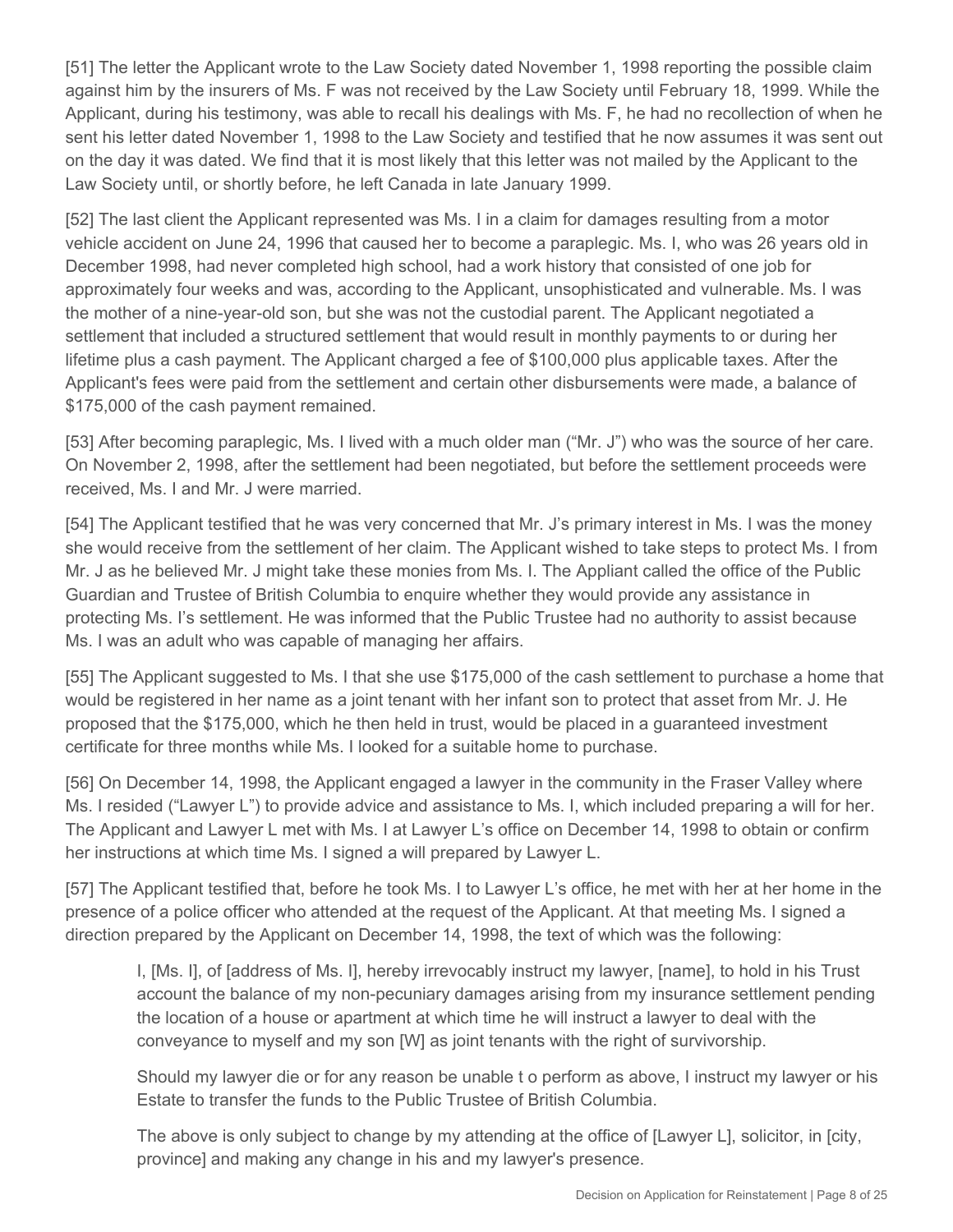[58] Pursuant to the December 14, 1998 letter of direction signed by Ms. I, A Corporation continued to hold \$175,000 of her settlement in trust. These monies were invested in a guaranteed investment certificate with the Bank maturing on March 16, 1999. The Applicant later gave the bank instructions to pay these monies to the Public Trustee upon maturity.

[59] On December 14, 1998, when the Applicant met with Ms. I at her home to sign the direction regarding the \$175,000 cash settlement and when he met with her at Lawyer L's office, the Applicant knew that he would no longer be a member of the Law Society after December 31, 1998 and that he would be emigrating from Canada in early 1999 without leaving a forwarding address and that neither Ms. I nor Lawyer L would be able to communicate with him regarding the \$175,000, which he continued to hold in his lawyer's trust account. The Applicant knew that he would be unable to instruct a lawyer to deal with the conveyance to Ms. I and her son and he would be unable to deal with the \$175,000 held in trust after he left Canada.

[60] On January 21, 1999, the Applicant wrote a letter to Ms. I in which he stated:

I have contacted the Public Trustee and as per your instructions, as I am no longer able to deal with the issue of the purchase of a home by yourself have transferred this task to the Public Trustee.

The Public Trustee's office is at 600-808 West Hastings Street, Vancouver, BC, V6V 3L3 and I expect that a lawyer from its office will contact you in due course. Should you change address please ensure that you advise the Public Trustee's office of that change.

[61] On January 21, 1999, the Applicant wrote a letter to the Bank and provided them with the following instructions regarding the guaranteed investment certificate held in trust by A Corporation for Ms. I:

I write to advise you that the direction of this GIC which is held in trust for [Ms. I] had [sic] now been transferred to the office of the Public Trustee whose address is 600-808 West Hastings Street, Vancouver, BC V6V 3L3. I expect that a lawyer from the office of the Public Trustee will be in touch with you in due course. I enclose a copy of the instructions signed by [Ms. I] on December 14, 1998 permitting this transfer.

For your records [Ms. I]'s current address and telephone number is [sic] [address and telephone number].

[62] The Applicant apparently wrote a letter to the Public Trustee also dated January 21, 1999, but that letter was not produced or filed as an exhibit in the hearing of this application. A letter from the Public Trustee to the Applicant dated February 19, 1999 referring to the Applicant's letter to the Public Trustee dated January 21, 1999 was placed in evidence. That letter was received by the Applicant on or before March 11, 1999 while he was in Portugal. The Applicant was unable to explain how he received this letter, and he testified that no correspondence was being forwarded to him from Canada and that he had not left a forwarding address. He speculated that the letter may have been received by his father and that his father may have sent it to him. The letter from the Public Trustee to the Applicant contained the following statements:

The Public Trustee has no authority under the Public Trustee Act to take in, hold, or otherwise administer the funds which are currently held by you on behalf of your client in the GIC at the Royal Bank. The Public Trustee may only hold funds as the guardian of an infant's estate, committee of an adult's estate, trustee appointed under a valid inter vivos trust, testamentary trust, or a court order, as administrator of an estate, or where authorized by statute.

It appears that the document signed by your client dated December 14, 1998, is merely an irrevocable letter of instruction to you as her solicitor. Curiously, although the instructions purport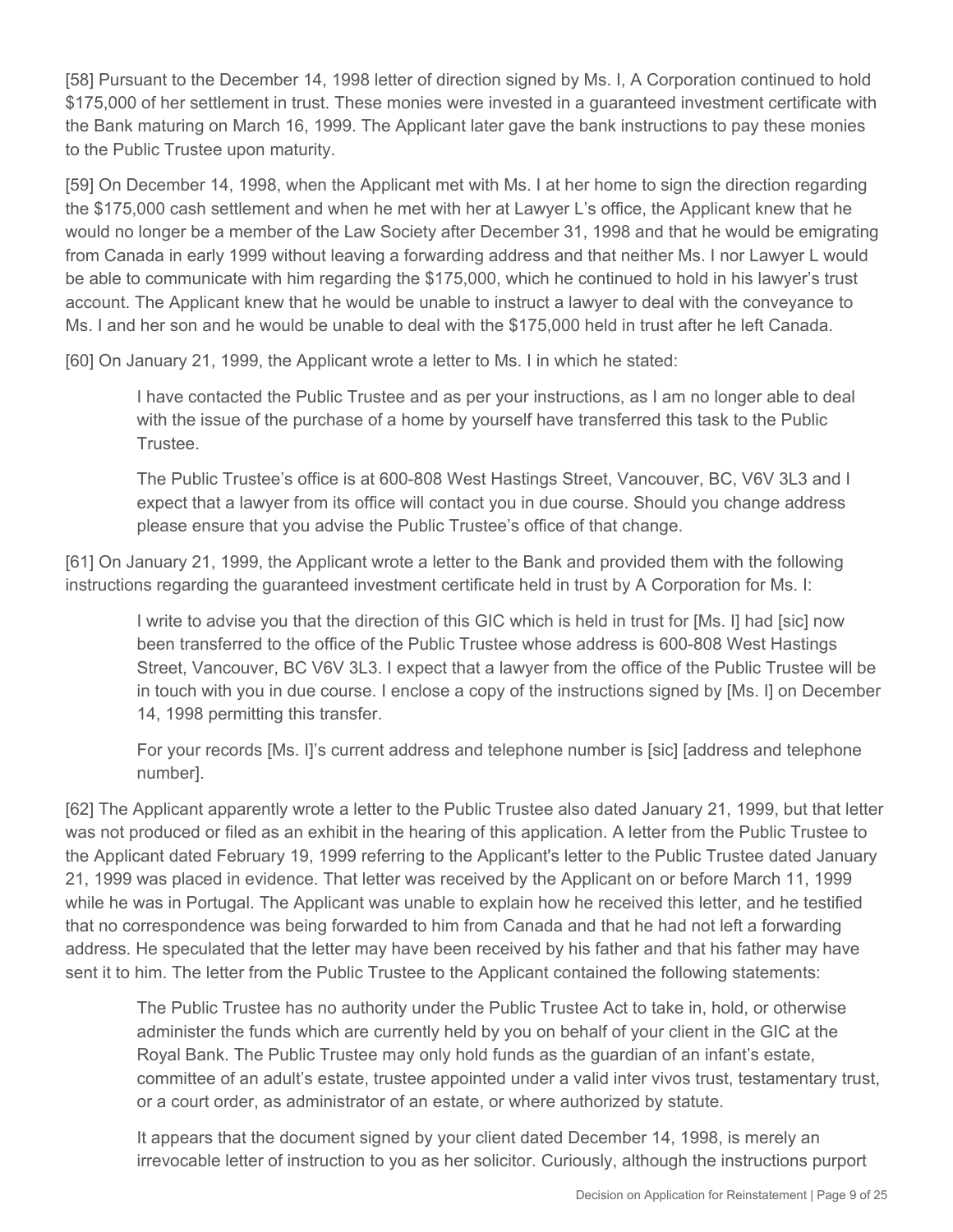to be irrevocable, the last clause of the document clearly anticipates that your client may change or revoke the instructions. This document does not create a trust as it is clearly not your client's intention to divest herself on the legal ownership of these funds.

If you intend to retire, I suggest that you refer your client to a new solicitor who would be willing to hold these funds upon your client's instructions. Alternatively, your client may wish to appoint a power of attorney to assist her with her financial affairs. If your client requires the appointment of a committee to manage her financial affairs, you may wish to make a referral to our Services to Adults Intake Department. (I assume this is not the case as you have been taking instructions from your client).

In your letter you also indicate that you are enclosing a copy of your deceased's [sic] Will. In fact you have sent to us the original Will. I note that the Public Trustee has been named as the third alternate executor in the Will. The Public Trustee Act does allow the Public Trustee to be appointed as executor in a Will. However, given that we are the third alternate executor, it does not seem appropriate that we would hold the original Will. I suggest that your client may wish to have her new solicitor hold the original Will. Alternatively, the first named executor, [RS], could hold the original Will. We have kept a copy of the Will and are returning the original to you. We are also returning the original document executed by your client dated December 14, 1998 and the original [Bank] investment account certificate dated January 11, 1999.

I trust that you will assist your client in obtaining a new solicitor to assist her in this matter.

[63] The Applicant endorsed the following response on the letter from the Public Trustee dated February 19, 1999 and returned it to the Public Trustee:

March 11, 1999

Dear [name of author]:

Thank you for this letter which I received today as my mail is forwarded from my old office at 808 Nelson.

Unfortunately I have no way of contacting [Ms. I] and therefore could I ask that you write to [Ms. I] and that she attend to your office. If you do this you will see that [Ms. I] is competent, however my concern throughout the handling of her file is the role of her husband [Mr. J].

[64] The Applicant testified that his statement that his mail was being forwarded from his old office was not correct.

[65] In December 1998 or January 1999, the Applicant destroyed all files that were not delivered to other counsel for continuing matters. These files included all of his files relating to Mr. E and the four actions commenced by Mr. E with respect to the fees charged by the Applicant and the Applicant's contingent fee agreement with Mr. E. At the same time, the Applicant destroyed all of his financial records and did not retain them for ten years as required by Rule 3-68(1).

[66] At some time during December 1998, the Applicant closed his office and left a recording on an answering machine for his firm's telephone number, which stated that he was out of the country until February 1999 and that callers should not leave a message because those messages would not be retrieved.

[67] Sometime in late January 1999, before leaving Canada, the Applicant deleted the message on the answering machine for his law firm's telephone number stating that he would be out of the country until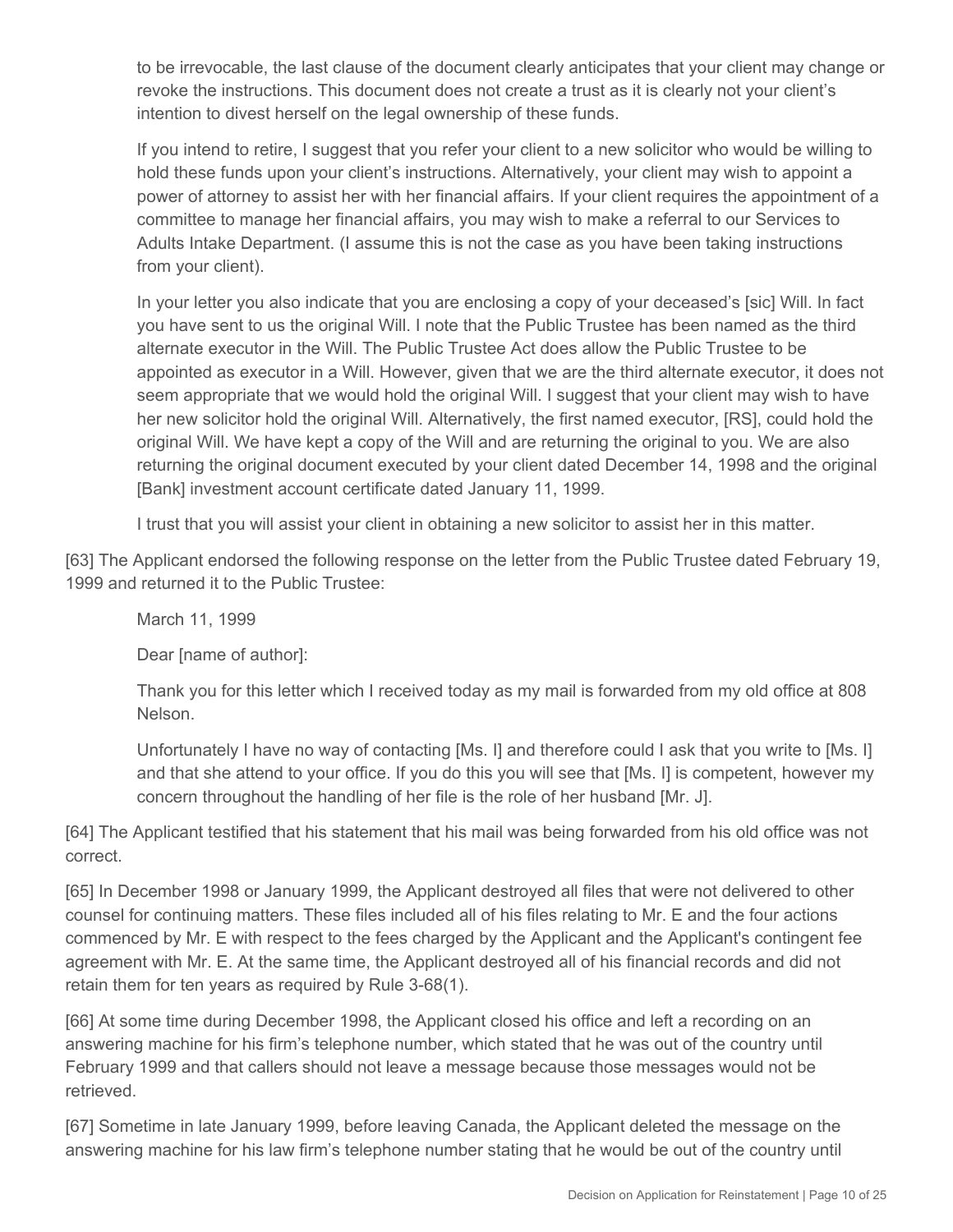February and replaced it with a new message stating that he would not be returning to his office until March. On February 28, 1999, the telephone number for the Applicant's law firm was disconnected.

[68] The Applicant acknowledged in his testimony that, since he intended to leave Canada permanently, the messages he left on his answering machine were misleading because they implied he would be returning to his office. He testified that he left the misleading messages because he had great concerns about the power of the Bank.

[69] Sometime after January 21, 1999, but before February 1, 1999, the Applicant, with his wife, left Canada for Portugal with the intention he would not return to Canada. From the airport, on his way to Portugal, the Applicant mailed the keys for the Chilco Property to the Bank.

[70] The Applicant testified that in late January 1999, his only assets were \$300,000 cash, which he took with him to Portugal, and his interest in the Chilco Property.

[71] When the Applicant left Canada, he did not leave a forwarding address and took steps to ensure that no one in Canada, with the possible exception of close relatives, knew where he would be going or how to contact him.

[72] The Applicant did not inform the Law Society that he intended to cease practising law and, except for the cryptic comment about not being able to deal with a possible insurance claim during his absence from Canada in the letter he wrote to the Law Society dated November 1, 1998 (described in paragraph [50] above), the Applicant did not inform the Law Society either that he would be leaving Canada permanently or that he would not be available to deal with any matters involving his clients. The Applicant also did not inform the Bank that he intended to leave Canada.

[73] The Applicant did not advise the Executive Director of the Law Society of his intended disposition of his open and closed files, wills and trust accounts before leaving Canada as required by Rule 3-80(1).

[74] The Applicant, through A Corporation, continued to hold \$175,000 in trust for Ms. I and did not remit those funds to her or transfer them to another lawyer; he did not close his trust account or confirm to the Executive Director of the Law Society that he had done so within three months of withdrawing from practice as required by Rule 3(80)(2).

[75] When an employee of the Law Society attempted to telephone the Applicant on two occasions in January 1999, the employee received the first recording left on his answering machine described in paragraph [66] above. On February 18, 1999, a Law Society employee telephoned the Applicant and received the second recording left on his answering machine described in paragraph [67] above. When that employee again telephoned the Applicant on March 11, 1999, the Applicant's telephone was no longer in service.

[76] On March 10, 1999, Ms. I telephoned the Law Society regarding the \$175,000 guaranteed investment certificate held in trust by A Corporation, which was due to mature on March 16, 1999. She said she was concerned because an official at the Bank had informed her that the money was to be transferred to another account on maturity. Ms. I informed the Law Society that she did not instruct the Applicant to transfer the funds and that he did not discuss with her the fact that the funds would be transferred to another account. On March 19, 1999, the new lawyer for Ms. I ("Lawyer M") wrote a letter to the Law Society requesting the assistance of the Law Society with respect to resolving the issue of the disposition of the \$175,000 held in trust by A Corporation. Lawyer M also wrote to the lawyer for the Bank ("Lawyer N") on March 19, 1999 and informed him that the Applicant was nowhere to be found and suggested the funds held in trust be transferred to the Public Trustee.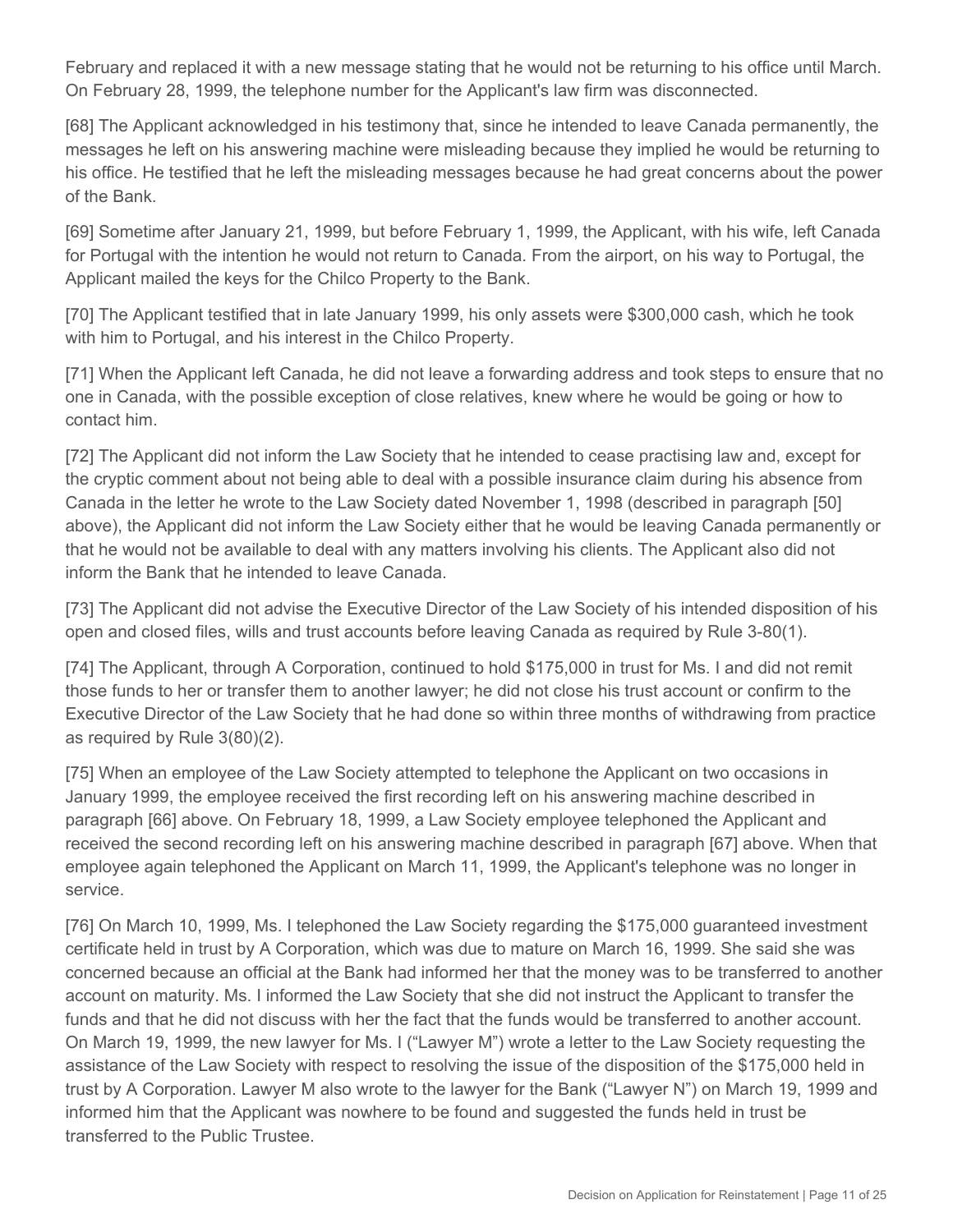[77] On March 22, 1999, Lawyer N wrote to the Law Society with respect to the \$175,000 investment by A Corporation, in trust for Ms. I. Lawyer N informed the Law Society that the Bank had attempted to locate the Applicant but had been unsuccessful. Lawyer N stated that it would be difficult for the Bank to deal with the demands being made by Lawyer M on behalf of Ms. I until a custodian of the practice of the Applicant was appointed.

[78] On March 11, 1999, the Law Society received enquiries from two persons seeking to determine the whereabouts of the Applicant. One was a law firm and the other was the custodial guardian ("Ms. O") for an infant ("Child P") for whom the Applicant had obtained a settlement in respect of a claim for damages.

[79] The Law Society engaged a private investigator ("Mr. Q") to locate the Applicant.

[80] Mr. Q determined that the Applicant had closed and vacated his office at 808 Nelson Street, that he had no current or listed telephone number and that his neighbours near the Chilco Property reported not having seen him recently. The Law Society also spoke to the Applicant's brother on March 22, 1999, and he informed the Law Society that he had not had contact with the Applicant since late January 1999 and did not know where he was. Mr. Q also determined that a vehicle leased by the Applicant had been terminated on January 25, 1999 and that he did not have any other vehicles registered in his name.

[81] On March 29, 1999, the Law Society obtained an order from Master Tokarek appointing Mr. R custodian of the practice of the Applicant to manage and arrange for the conduct of the legal practice of the Applicant. Mr. R was eventually discharged as custodian on March 1, 2002.

[82] After his appointment, Mr. R wrote to 42 storage companies seeking their advice as to whether any of them were holding files or other documents for the Applicant or his corporation but none responded that they were. Mr. R was unable to locate any of the Applicant's files, practice materials or accounting records.

[83] Mr. R was unable to locate any law firm general or trust accounts operated by the Applicant personally in connection with his practice. He determined, however, that A Corporation did maintain a trust account at the Bank in which there was both the \$175,000 investment plus interest made for Ms. I and \$1,258.64 on deposit. Of the amount on deposit \$1,254.32 represented a cheque which had been issued but not cashed for which Mr. R issued a replacement cheque. The balance of \$4.32 was paid to the Law Society as unclaimed trust funds.

[84] Mr. R located two general accounts maintained by A Corporation. One had a nil balance and the second had an overdraft balance of more than \$60,000.

[85] Ms. O raised concerns regarding the settlement trust monies held on behalf of Child P. She informed the Law Society that the Applicant had told her that, if she needed any help for Child P, all she needed to do was call the Applicant and he would put the request for funds to the trustees. She also said the Applicant told her that a "Living Allowance" was available for her to use for the care of Child P if she needed it. She said that, when she called the Applicant to request money for Child P for the first time in early February 1999, his answering machine said that he would return at the end of that month and call back at the beginning of March, but when she did so she received an out of service message. She was then unable to find a telephone number for him from the telephone directory service, and when she called the Law Society, she was informed he was no longer practis ing law. She complained she was concerned that the Applicant may have misappropriated Child P's settlement.

[86] Mr. R determined that the Applicant had not misappropriated the settlement of Child M. The settlement in the amount of \$117,672 had been paid to the Public Trustee to the credit of Child P to be held in trust until Child P obtained the age of 19 years. This was not known to Ms. O because the action on behalf of Child P had been commenced by his father, as guardian ad litem. The Applicant testified that he had reported to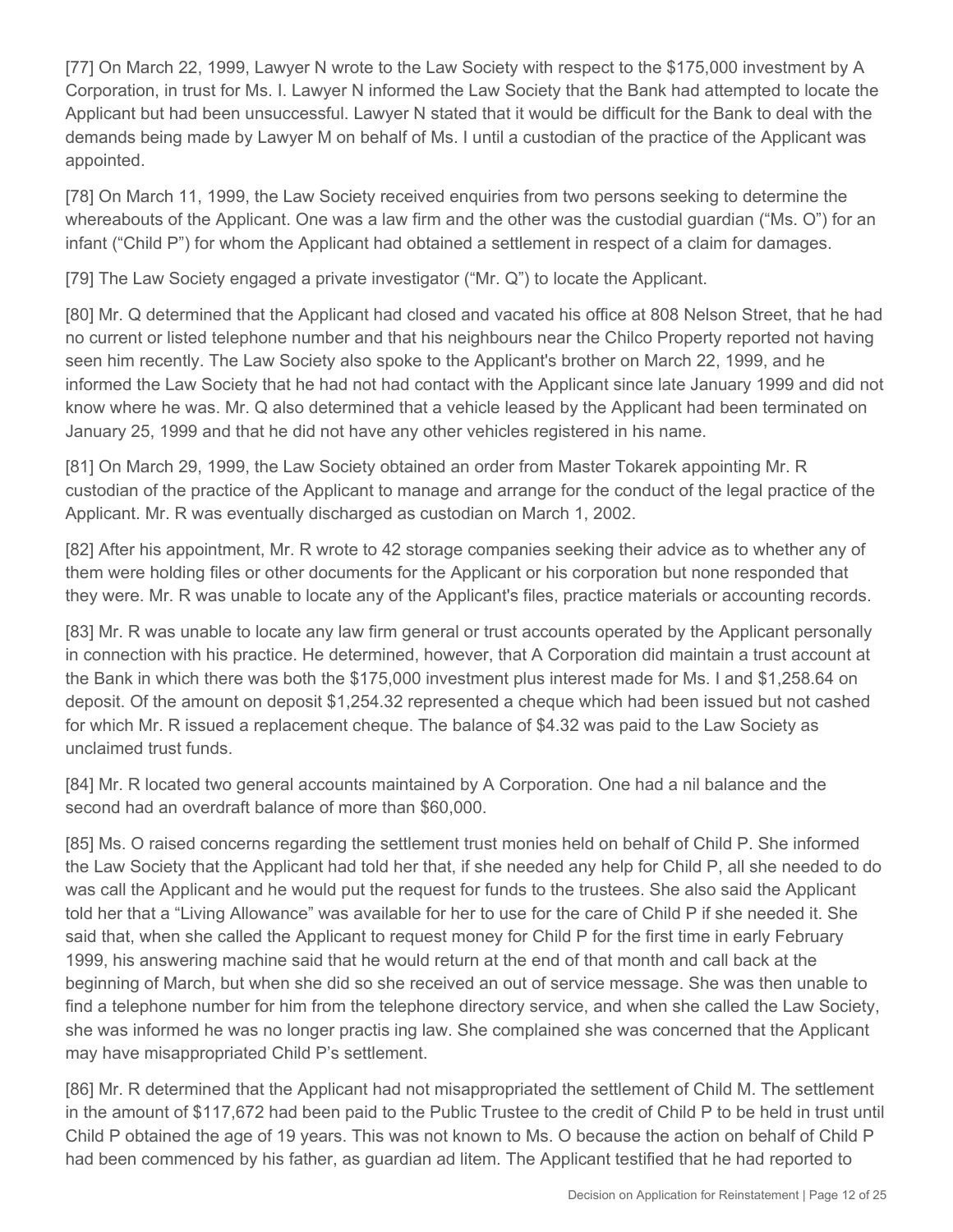Child P's father regarding the outcome of the claim and we accept the Applicant's testimony in this regard.

[87] Mr. R also determined that, at the request of the Applicant, in July 1997, the Public Trustee had advanced the sum of \$1,800 to pay the cost of sending Child P to reside with his aunt in Massachusetts while his father was engaged in commercial fishing but that, so far as the Public Trustee had been able to determine, these monies were never used for that purpose. The Public Trustee wanted the monies to be repaid. Mr. R reported the \$1,800 refund claimed by the Public Trustee to the Lawyers' Insurance Fund ("LIF") as a potential claim against the Applicant.

[88] With respect to Ms. I's case, Lawyer M obtained an order removing the Applicant and A Corporation as the trustee of the \$175,000 plus interest held in trust for Ms. I and appointing a new trustee. Mr. R then delivered the monies held in trust for Ms. I to the new trustee. Mr. R reported the cost incurred by Ms. I for this application to LIF as a claim against the Applicant. LIF paid Ms. I an indemnity of \$4,300 to cover this cost. This payment was an amount that should have been paid by the Applicant as part of his deductible.

[89] In addition to the claim by Ms. I and the potential claim by Ms. O, Mr. R reported five other potential claims to LIF. None of the claims reported by Mr. R, other than the claim by Ms. I, were pursued, and no expenses or indemnities were paid by LIF in respect of the seven claims or potential claims reported by Mr. R, other than the payment of the \$4,300 indemnity to Ms. I.

[90] In addition to the reports by Mr. R, there was only one other claim or potential claim against the Applicant reported to LIF. This was a potential claim reported by the Applicant in 1997 regarding one of the claims made against him by Mr. E. In one of the four actions commenced by Mr. E relating to the contingent fee charged bythe Applicant, Mr. E alleged that the Applicant was negligent in failing to recover the full amount of his judgment from the UMP Coverage. LIF appointed counsel to defend the Applicant, but the claim by Mr. E based on negligence was not pursued. LIF paid expenses to defend that claim in the amount of \$5,909.58.

#### **Law Society complaints**

[91] Eleven complaints were made to the Law Society about the Applicant. Eight were made before December 31, 1998, while he was still a member, and three were made after December 31, 1998, when he was no longer a member.

[92] The first three complaints against the Applicant consisted of a complaint made in 1998 in relation to a family law matter with respect to an alleged conflict of interest, a complaint made by Mr. E in 1994 regarding the fees charged to him by the Applicant, and a complaint made in 1995 by two individuals who were dissatisfied with the Applicant's representation of them and his alleged delay in transferring their file. The Law Society has no records regarding these complaints, other than the fact they were made and that the files relating to them were closed without any action being taken by the Law Society.

[93] Three complaints against the Applicant were made in 1997, two by clients and one by opposing counsel, all of which related to their inability to contact the Applicant. The Applicant had been away from his office on a vacation cruise from October 23 to November 18, 1996, and his office was closed during that period of time. Before leaving he had contacted opposing counsel, his own clients and other interested persons with respect to most of his open files to inform them of his planned absence, and he left a message on his answering machine. The answering machine malfunctioned while he was on holidays. The Applicant later met with a Bencher to discuss how he had dealt with being away from his practice for approximately three weeks. He informed the Bencher that, if he intended to be away in the future, he would arrange for an answering service to respond to his calls and that he would arrange for a colleague to receive documents and review mail in his absence. The Bencher reported to the Law Society that the Applicant seemed to be a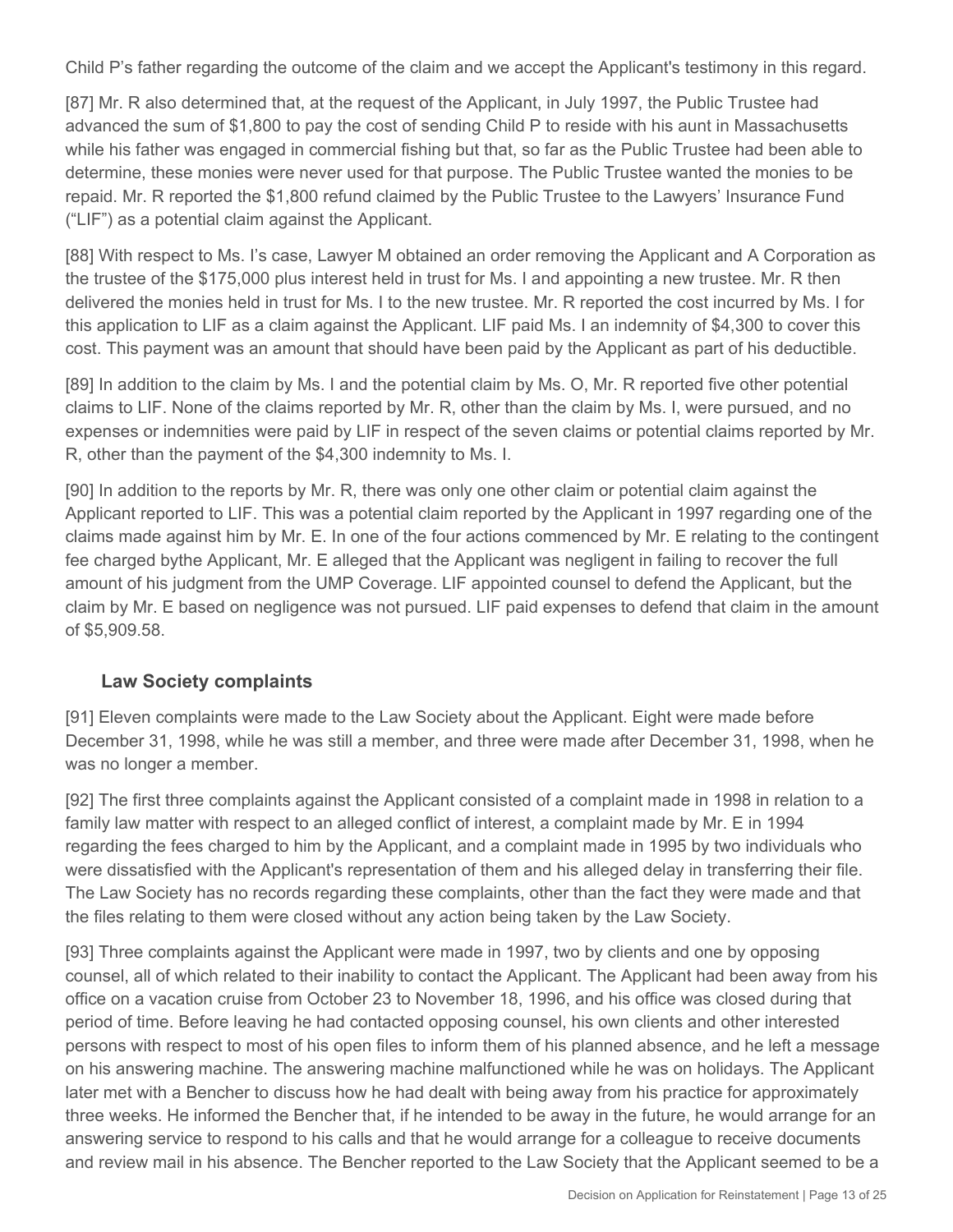decent, responsible lawyer, that nothing further needed to be done and that the Law Society should close its files with respect to the complaints. The meeting with the Bencher did not constitute a conduct review, and the Law Society closed its files related to the three complaints.

[94] The other two complaints made to the Law Society while the Applicant was still a member were both made by Ms. D regarding the fee the Applicant charged Ms. C (as described in paragraph [24] above). The first complaint, made in 1996, was dismissed, and the file was closed because it involved a fee dispute, which was outside the Law Society's jurisdiction. The second complaint, made on May 14, 1997, reiterated the allegation that the Applicant's fee was excessive. In addition, Ms. D complained that the Applicant had refused to refund the GST and British Columbia social service tax (PST) charged on that portion of the fee, which the Applicant was required to refund as a result of the variation of his fee made by Master Patterson. In addition, Ms. D complained that the Applicant had advertised the result of her daughter's case incorrectly and without her permission.

[95] After correspondence between the Law Society and counsel for the Applicant, the Law Society concluded that the Applicant should refund the GST charged on the refundable portion of the fee but that the client had an obligation to apply directly to the taxing authority for a refund of PST. The Applicant subsequently did refund the GST charged on the refundable portion of his fee.

[96] The advertisement Ms. D complained about was a full-page ad by the Applicant in the yellow pages listing examples of ICBC claims dealt with by his office, which referred to six settlements. Each was identified by two initials, which the Applicant said represented the first letters of the surnames of the plaintiff and defendant. In the case of the settlement for Ms. C, the initials were followed by the text "Vancouver Island \$1,180,000 paraplegia." The actual award for Ms. C was \$1,118,341. In response to the complaint, the Applicant acknowledged the amount advertised was not correct and speculated the error occurred either because he transposed the numbers 1 and 8 or because he inadvertently added \$70,000 which had been paid as an advance when this amount was included in the total settlement. He volunteered to correct the amount in the next edition. He took the position that Ms. C's identity could not be determined from the ad because the initials were an abbreviation of the case name and were not the initials of Ms. C. He said he did not believe he needed his client's consent to publish a description of the award if the information in the advertisement was correct and did not disclose confidential information, but he offered to withdraw the ad if the Law Society decided he was not entitled to advertise results without the consent of his client.

[97] The second complaint by Ms. D had not been fully resolved before the Applicant left Canada in January 1999, and in June 1999 the Law Society's file was closed by a staff lawyer on the basis that, if and when the Applicant applied for readmission, the matter would be referred to the Credentials Committee.

[98] Of the three complaints made to the Law Society after the Applicant ceased to be a member, one was the complaint made by Ms. O, one was the complaint made by Ms. I and the third was a complaint made by the Law Society that the Applicant had failed to properly wind up his practice and to comply with the requirements of Rule 3-80.

[99] The Applicant acknowledged in cross-examination that, when he left Canada in 1999, he did so in an attempt to conceal his whereabouts from his creditors for the purpose of avoiding his financial obligations to the Bank and Mr. E.

[100] After leaving Canada, the Applicant did not make any payments on account of the debts owed by him and A Corporation to the Bank.

[101] Since the Applicant had been unable to sell the Chilco Property for \$795,000 in 1998, or for any lesser amount that was acceptable to him, he knew that the value of the Chilco Property was less than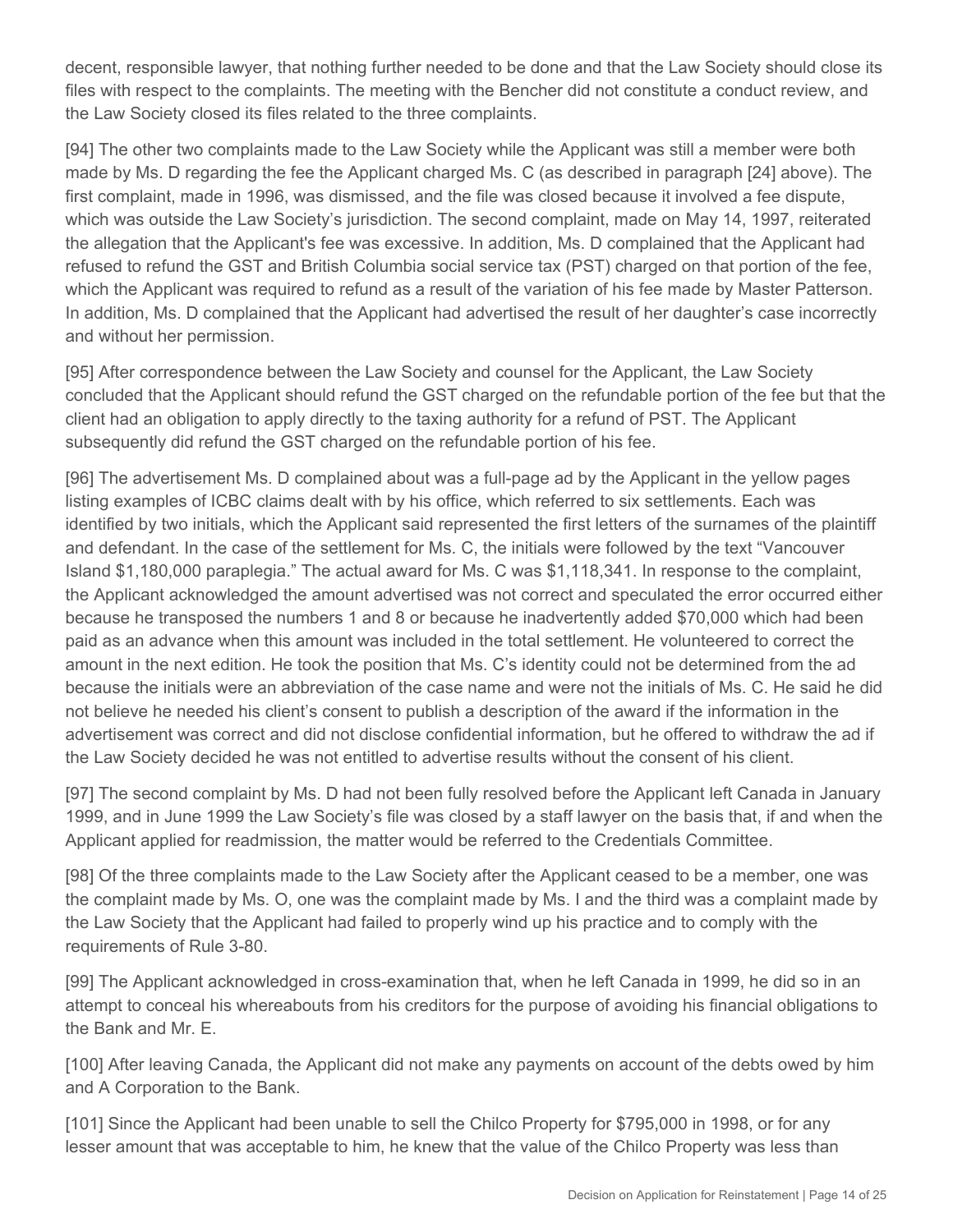\$795,000 and that, from whatever value it had, it would be necessary to deduct the cost of selling it, including a real estate commission.

[102] In April 1999, the Royal Bank commenced a foreclosure action with respect to the Chilco First Mortgage ("Foreclosure Action"). An appraisal report for the Chilco Property as of April 19, 1999 was an exhibit to an affidavit filed in the Foreclosure Action ("1999 Appraisal"). The 1999 Appraisal expressed the opinion that the Chilco Property had a market value of \$650,000. Although he was not aware of the appraisal until several years later, the Applicant testified that he thought this appraisal was fair.

[103] An order nisi in the Foreclosure Action dated August 16, 1999 declared the amount owing on account of the Chilco Loan, which was secured by the Chilco First Mortgage, was \$530,766.18 plus interest at the rate of \$83.55 per day after August 16, 1999. The Applicant does not disagree that this was the amount he owed in respect of the Chilco Loan on August 16, 1999. The Applicant testified that he and A Corporation also owed the Bank an additional \$237,000 on account of practice debts. The aggregate of the debt owed to the Bank by the Applicant and A Corporation when he left Canada was therefore approximately \$767,000, while the Chilco Property had a market value of not more than \$650,000.

[104] The order nisi made in the Foreclosure Action set December 16, 1999 as the last day for redemption and included an order authorizing the Bank to sell the Chilco Property.

[105] The Chilco Property was listed through the Multiple Listing Service on November 5, 1999 at a price of \$585,900. In or about February 2000, the listing price was reduced to \$519,900. An offer to purchase the property for \$526,000 was made on March 28, 2000, and the sale of the Chilco Property for this amount was approved by a vesting order made on March 28, 2000 and the sale was completed on April 3, 2000. After adjustments for taxes and condominium charges and payment of a commission and closing costs the net proceeds of the sale were \$500,935.02. This was not sufficient to fully pay and satisfy the amount secured by the Chilco First Mortgage resulting in a deficiency of approximately \$49,690 plus the costs of the Foreclosure Action.

[106] On May 26, 1999, the Bank commenced an action against the A Corporation for payment of the amounts owed for an operating loan, an overdraft and a credit card account plus interest. In the same action, the Bank also made a claim against the Applicant for \$170,000, being the portion of the A Corporation debt to the Bank, of which he had guaranteed payment, plus interest from March 5, 1999, the date on which the Bank had demanded payment pursuant to the guarantee. On August 25, 1999, the Bank obtained judgments in that action against A Corporation in the amount of \$249,083.43 and against the Applicant in the amount of \$176,162.98. This judgment against the Applicant was in addition to the amount he owed the Bank for the deficiency remaining on the Chilco Loan after the sale of the Chilco Property pursuant to the Foreclosure Action.

#### **The Applicant's life overseas**

[107] As noted above, after a brief stay in Portugal, the Applicant and his wife moved to France in the fall in 1999 where they established a permanent residence.

[108] In late 1999 or early 2000, the Applicant became employed as a real estate agent in France. From 2001 until 2010 he was employed by a French real estate company ("R Corporation") which was owned and operated by a French lawyer specializing in real estate ("Mr. S"). While working as an agent for the R Corporation, the Applicant specialized in the sale of second, or vacation, homes to purchasers in the United Kingdom. He maintained an office in Charente-Maritime during that period of time and carried on his business under the slogan B Dream Homes. He succeeded as a real estate agent and, by 2008, employed two subagents.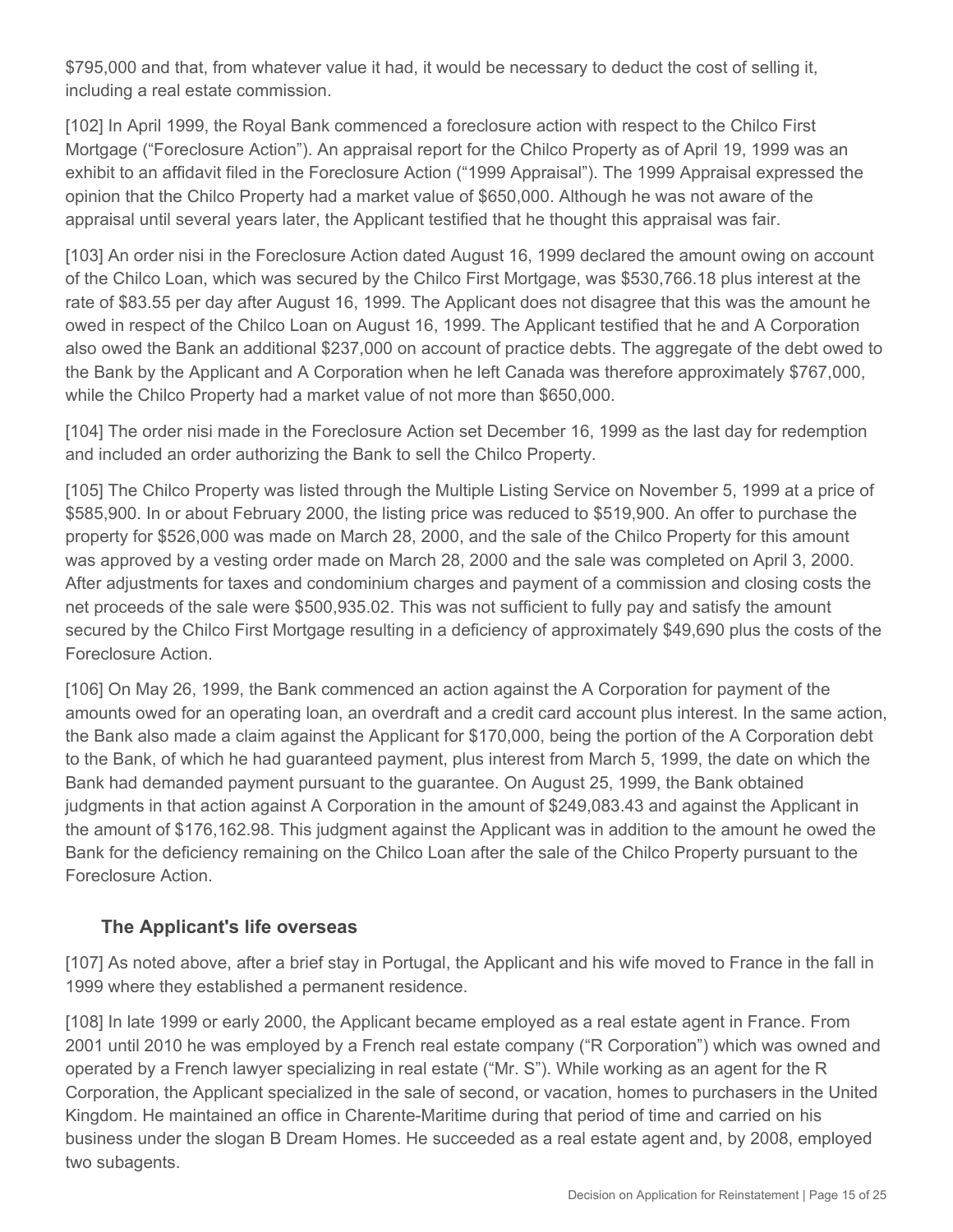[109] While in France, the Applicant established a banking relationship with a local financial institution ("T Bank").

[110] From October 2001 until September 2010, the Applicant and his wife resided in a home in Charente-Maritime which they rented from Mr. U. Although the Appilcant and his wife were divorced in 2005 they continued to reside together.

# **The Applicant's return to Canada**

[111] In mid-2008, the international financial crisis caused a collapse of the market for properties of the type that the Applicant specialized in selling. Although he continued to maintain his office, the Applicant made few, if any, real estate sales after the middle of 2008, and his employees either quit or were terminated. By early 2010, the Applicant had decided that, since he was continuing to lose money in his real estate business and because his father was terminally ill, he should stop selling real estate in France and return to Canada.

[112] The judgment obtained by the Bank against the Applicant in the amount of \$176,162.98 on August 25, 1999 remained unpaid and was due to expire after ten years in August, 2009. The Bank commenced a new action on August 18, 2009 against the Applicant for the amount of the judgment plus post-judgment interest owing on August 12, 2009 in the total amount of \$268,174.35. In the same action, the Bank claimed \$279,181.74 from A Corporation, being the balance then owing on the judgment it obtained in 1999 plus post-judgment interest. The Royal Bank obtained new judgments for the amounts owing.

[113] On February 17, 2010, the Applicant wrote a letter ("Licence Application") to the Real Estate Council of British Columbia ("Council") and applied for pre-screening in anticipation of his application to be licensed to sell real estate in British Columbia.

[114] In the Licence Application, the Appilcant disclosed the existence of the renewed judgment obtained by the Bank in 2009 and also described in considerable detail his version of his problems with Mr. E. The Applicant said in the Licence Application that Mr. E's claim had become the sword of Damocles for him and his wife and that the uncertainty of the outcome of the claim had caused distress for his wife and had an adverse effect on his marriage. He said that he decided the only way he could "end this nightmare with [Mr. E] and save my marriage was to close my practice and leave the province … and in January of 1999 [I] left the province and moved to France." He said that, with the benefit and clarity of hindsight, he recognized that this was the wrong thing to do and that he had made a mistake when he did so.

[115] In the Licence Application, the Applicant also stated that he would be unable to pay the judgments against him and that, when he returned to Vancouver to take his examination for a real estate licence, he would meet with a trustee in bankruptcy to discuss the possibilities of settling his financial difficulties by proposal. He said that, failing a proposal and subject to the advice of a trustee, it would probably be necessary for him to declare bankruptcy.

[116] The Applicant returned to Canada in August 2010 and took the examination required to become a licensee entitled to sell real estate in British Columbia pursuant to the *Real Estate Services Act*.

[117] The Applicant then returned to France and made arrangements to return to Canada and reside there permanently, which he did on October 27, 2011.

[118] On November 24, 2010, the Applicant made an assignment in bankruptcy.

[119] After successfully completing his real estate licensee examination, the Applicant applied to the Council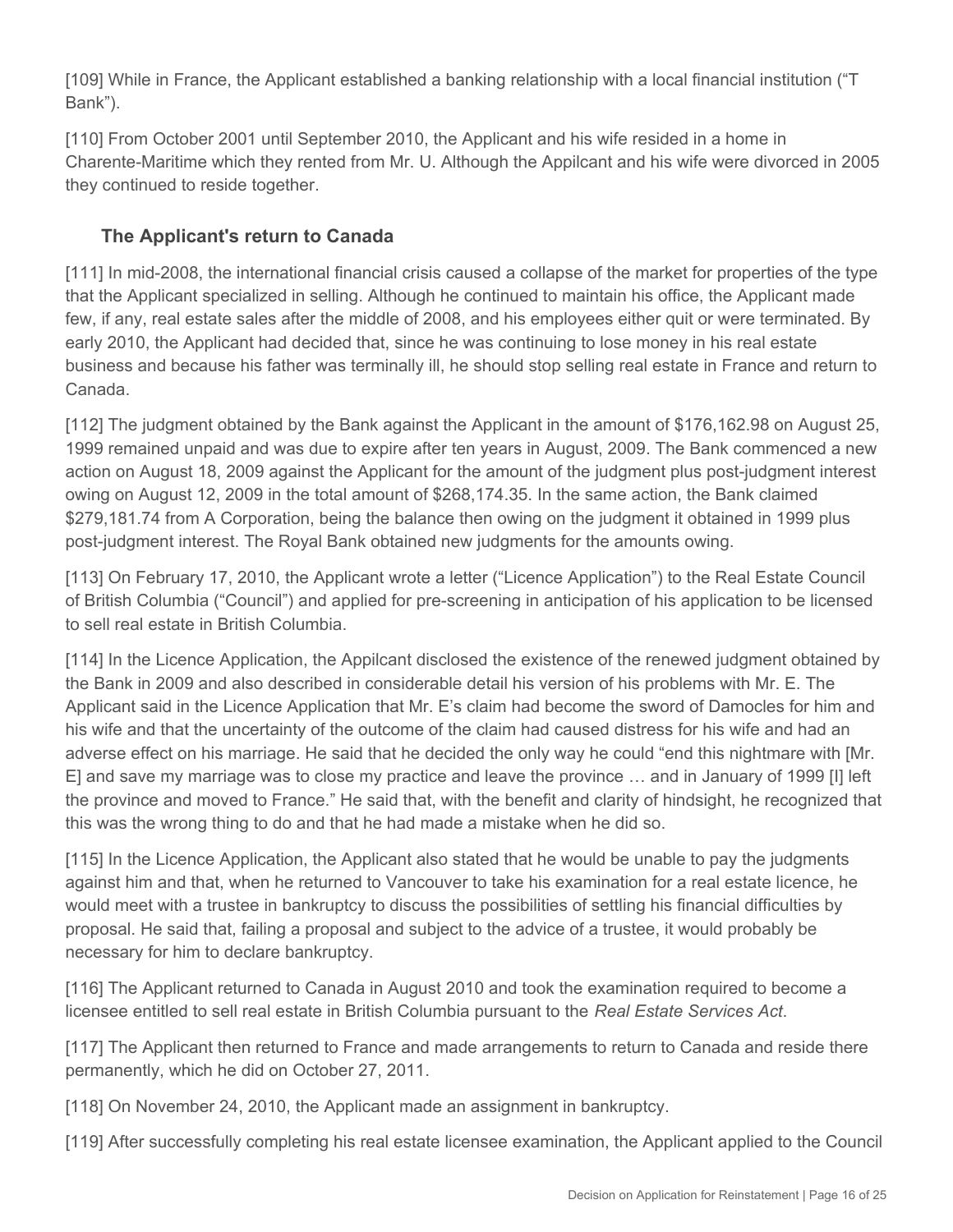to be licensed as a representative to sell real estate in British Columbia. After receiving the Applicant's application for pre-screening and the Licence Application, the Council conducted an investigation and determined that he was of good reputation and eligible for licensing. The Council issued a licence to the Applicant while he was still an undischarged bankrupt on December 14, 2010.

[120] The Applicant became employed as a representative to sell real estate in December 2010 and attempted to sell properties until he allowed his licence to expire on March 21, 2012. While licensed to sell real estate, the Applicant sold very few properties. After leaving the real estate industry, the Applicant was unemployed until July 12, 2012 when he became a taxi driver, and he was still employed as a taxi driver at the time of this hearing in July 2013.

[121] In his bankruptcy assignment, the Applicant disclosed that his only assets consisted of furniture and personal effects having a value of \$800, and he disclosed liabilities of \$728,563.78, all of which were unsecured. Included in those liabilities were the judgments obtained by the Bank against him personally and against A Corporation. The Applicant also included the T Bank as a creditor for an unsecured loan having a balance of \$37,000 and a second financial institution in France to which he owed \$2,600. The Law Society was shown as a creditor for \$16,607.69. Mr. E was listed as an unsecured creditor for an unspecified amount.

[122] When the Applicant applied to be discharged from bankruptcy his application was opposed by the Bank. He was ordered to answer questions put to him by way of affidavit, and he provided those answers. The Bank continued its opposition to his discharge, and after a hearing before Master Taylor on June 13, 2012, at which both the Applicant and counsel for the Bank appeared, the Applicant was discharged.

[123] When applying for a real estate licence, in his application for a discharge and in his application for reinstatement, the Applicant consistently took the same position with respect to his indebtedness to the Bank and the practice debts owed by A Corporation to the Bank. He said he believed the Chilco Property was worth more than the aggregate of the debts owed by him personally and by A Corporation to the Bank and that the Bank should have been able to recover all, or almost all, of that debt from the sale of the Chilco Property. He took the position that the Bank was either negligent or acted improperly in conducting the sale of the Chilco Property and sold it for far less than it was worth.

[124] In his testimony at this hearing the Applicant initially continued to take the same position with respect to the Bank Debt and the sale of the Chilco Property. In cross-examination, however, he conceded that the Chilco Property was worth significantly less than the total debt which he and A Corporation owed the Royal Bank.

[125] After leaving Canada in January 1999, the Applicant never made any payments to the Bank on account of the debts he and A Corporation owed the bank. As well, he took no steps to determine how the foreclosure of the Chilco Property was being prosecuted or how the Chilco Property was marketed by the Bank or when it was sold or for how much. It was not until he decided in early 2010 to apply for a licence to sell real estate in British Columbia that he took any steps to determine whether he still owed the Bank any money and, if so, the amount owed.

[126] In 1998, he had been unable to sell the Chilco Property when he listed it for sale for \$795,000. As a lawyer, particularly one who specialized in litigation, he would have known that there would be deducted from the proceeds of any sale the costs of that sale, including a real estate commission and court costs. He left Canada without telling the Bank he intended to do so and without leaving any forwarding address. He testified that one of his motivations for leaving Canada was that he was afraid of the Bank and did not want them to be able to contact him. We find that, when the Applicant left Canada in January, 1999, either he knew, or he was being wilfully blind and ought to have known, that the net proceeds of the Chilco Property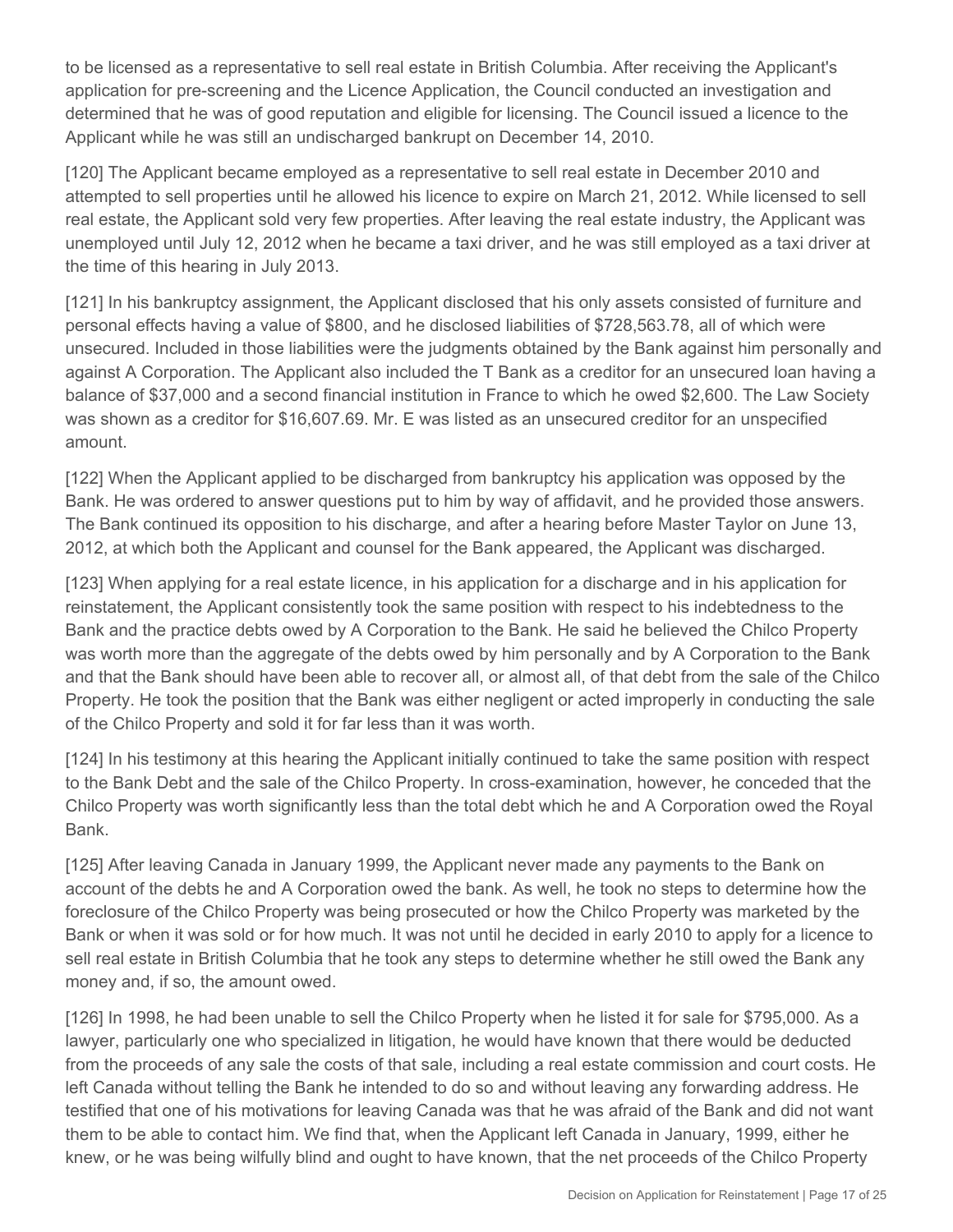that the Bank would realize when it foreclosed would be insufficient to fully pay his debt and the debt of A Corporation to the Bank.

[127] The Applicant continued to take the position before this Panel that the Bank had acted improperly or negligently in the sale of the Chilco Property and that the Chilco Property was sold for far less than it was actually worth.

[128] In his testimony, both in chief and in cross-examination, the Applicant repeatedly stated that leaving Canada as he did in 1999 was a terrible mistake and that he regretted having done so. He was particularly remorseful about the way in which he failed to deal with a refund of the fee he charged and collected from Mr. E. He stated that, if he were in the same circumstances today, he would attempt to negotiate with Mr. E or his counsel a mutually acceptable amount for his fee and that he would refund the amount taken that exceeded the agreed amount.

[129] The Applicant admits that he did not comply with Rule 3-68(2), which requires books and records to be kept for at least ten years. The Applicant also admits he did not comply with Rule 3-80, which requires a lawyer to: (1) report the disposition of his open and closed files, trust accounts and trust funds to the Executive Director of the Law Society; and (2) within three months after withdrawing from practice, inform the Executive Director whether the dispositions occurred as intended.

[130] The Applicant testified that he was unaware of the requirements of Rules 3-68(2) and 3-80. He testified that, although he did not comply with these rules, he felt the actions he took served the interests of his clients and that he dealt with his clients and their records in a proper and responsible manner when he ceased practising. He said he ensured that all of his continuing clients were represented by new counsel and that all of their files and records were transferred to those new counsel before he left Canada.

[131] The Applicant does acknowledge that he created a problem for Ms. I when he ceased practising. He attributes the problems she encountered with the term deposit of \$175,000 to a drafting error in the irrevocable letter of directions that he prepared and Ms. I signed on December 14, 1998. He said that, since he intended to leave the country, the letter of direction should have provided that the irrevocable instructions could be changed with the approval of Lawyer L.

[132] The Applicant takes the position that he successfully completed his representation of Ms. I by obtaining a generous settlement of her claim and that he would have been justified in concluding his engagement when the settlement was finalized. He said that holding the \$175,000 portion of the cash settlement in trust to be invested in a residence to be owned by Ms. I and her infant son was recommended by him out of his concern that Ms. I's new husband was likely to take advantage of her and that she was in danger of losing the benefit of that payment. The Applicant testified that he also took steps to protect Ms. I's interest by arranging for local counsel, Lawyer L, to be engaged to advise and represent her and, further, that Lawyer L concurred with the Applicant's advice and recommendations.

[133] During his testimony, the Applicant was unable to recall many of the events that occurred or the actions that he took in the late 1990s or early 2000s. He was also unable to produce relevant documents as he had destroyed them prior to leaving Canada. During cross-examination inconsistencies or errors in the Applicant's testimony were brought to his attention by counsel for the Law Society. In each case, he acknowledged that he had been wrong in his recollection and in several instances stated that the information that counsel brought to his attention was either information he was not previously aware of or, if he had been aware of it, he had forgotten it. The Applicant was, in any event, candid in acknowledging his errors, including the irresponsible manner in which he left his practice and his other financial responsibilities behind in Canada.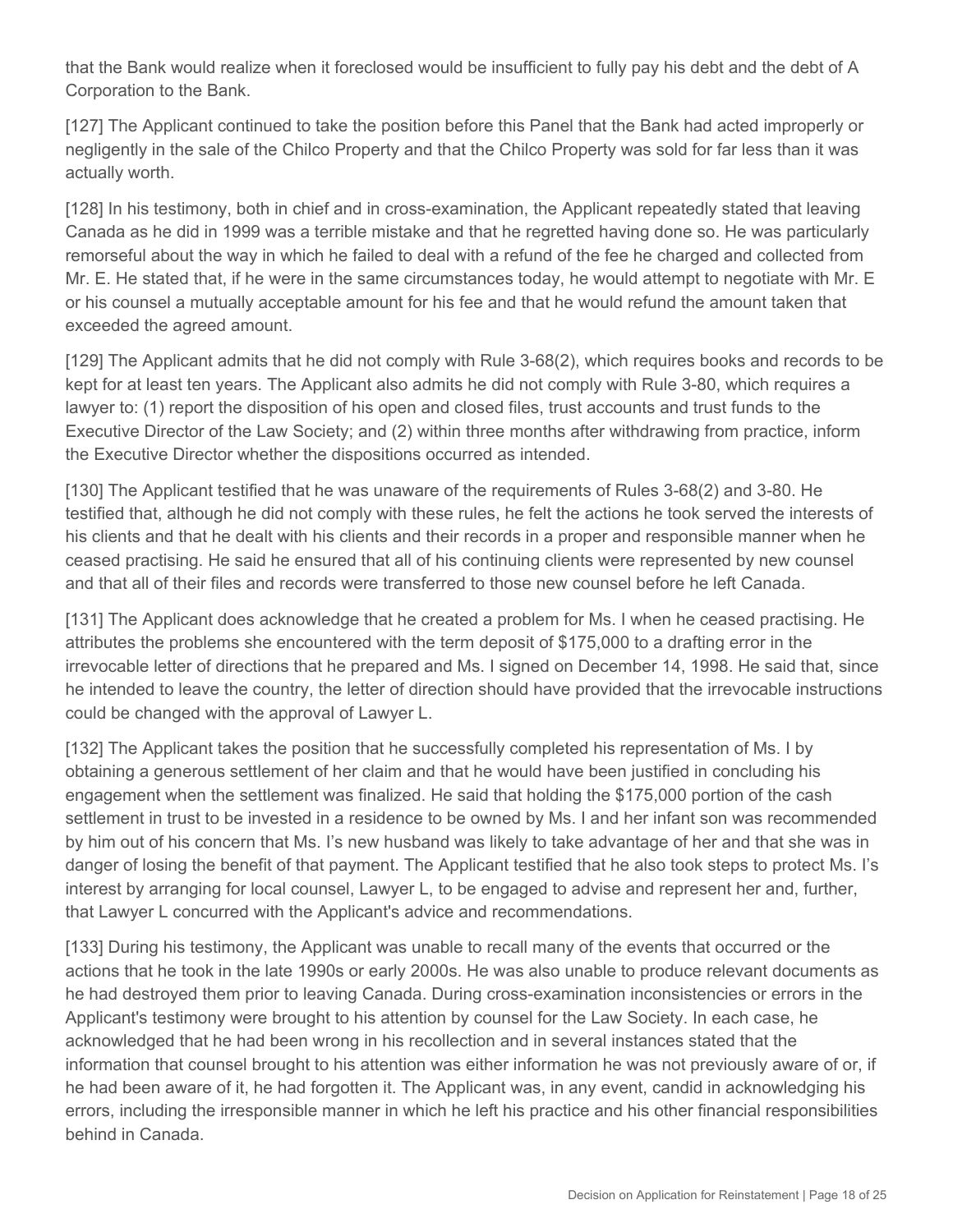[134] We are satisfied that the Applicant does regret leaving Canada in the manner in which he did in 1999 and that he is truly remorseful of the manner in which he dealt with Mr. E and his bill to Mr. E.

[135] One character witness testified on behalf of the Applicant. This was Ms. A, one of his Dalkon Shield clients. Over a period of ten years he handled her claim and eventually settled it successfully. Ms. A gave glowing testimony regarding the Applicant's representation of her. She expressed extreme gratitude to him for the services he performed and urged the Law Society to reinstate him. Her evidence was that the Applicant was a fantastic lawyer in every way, shape or form, and she said, "He is the kind of lawyer we want out there representing people."

### **Reference Letters**

[136] The Applicant also tendered 14 letters of reference, one of which was from Ms. A.

[137] In her letter of reference to the Law Society dated March 18, 2013, Ms. A described the Applicant as being forthright, fair, professional and extremely knowledgeable in the type of case in which he represented her. She also stated:

I know that [the Applicant] should be practising law again and without hesitation, I implore you to see that this happens soon. The need is great for those requiring the services of such a gifted Lawyer. He will do the Law Society and our court system honour, of that I have no doubt!

[138] An investigator for the Law Society ("Investigator") spoke with the authors of eight of the reference letters and one other person who was the immediate supervisor of another author. The Investigator prepared notes of his conversations with them and those notes were filed as an exhibit.

[139] One reference letter was from a retired chartered accountant who was engaged by the Applicant while he was in practice to prepare financial statements and tax returns both for the Applicant personally and for A Corporation ("External Accountant"). The External Accountant also conducted the audits that were then required by the Law Society and completed the Form N and Form 47 reports of those audits. The External Accountant's reference letter supported the Applicant's application for reinstatement, and the External Accountant stated in it that he had never known the Applicant to act other than completely ethically towards, or other than in the best interest of, any of his clients. The Investigator reported that the External Accountant had described the Applicant as decent, reliable and professional and had stated that the Applicant had paid his invoices promptly and that he did not delay matters or leave them unfinished nor did he demonstrate a lack of judgment in business dealings.

[140] While he was practising law the Applicant engaged an external bookkeeper ("Mr. V"). Mr. V maintained the Applicant's books and financial records from the time he began practising in 1986 until he left Canada in 1999. Mr. V reviewed and updated the Applicant's trust records weekly and his general records on a monthly basis at the Applicant's office. Mr. V performed similar services for other law firms.

[141] In his letter of reference, Mr. V said that the Applicant always maintained proper records, that he was always a pleasure to deal with and that when he left Vancouver Mr. V lost his best client.

[142] When the Investigator interviewed him, Mr. V spoke very positively of the Applicant. Mr. V told the Investigator that there was never any question about inappropriate bookkeeping or dealing with trust funds by the Applicant and that he did not demonstrate a lack of judgment, nor did he delay things or leave them unfinished. Mr. V described the Applicant as reliable and good to his clients and stated that he went far beyond what was necessary for his clients.

[143] Mr. S, the owner of R Corporation in France, wrote a letter of reference dated June 25, 2010 in which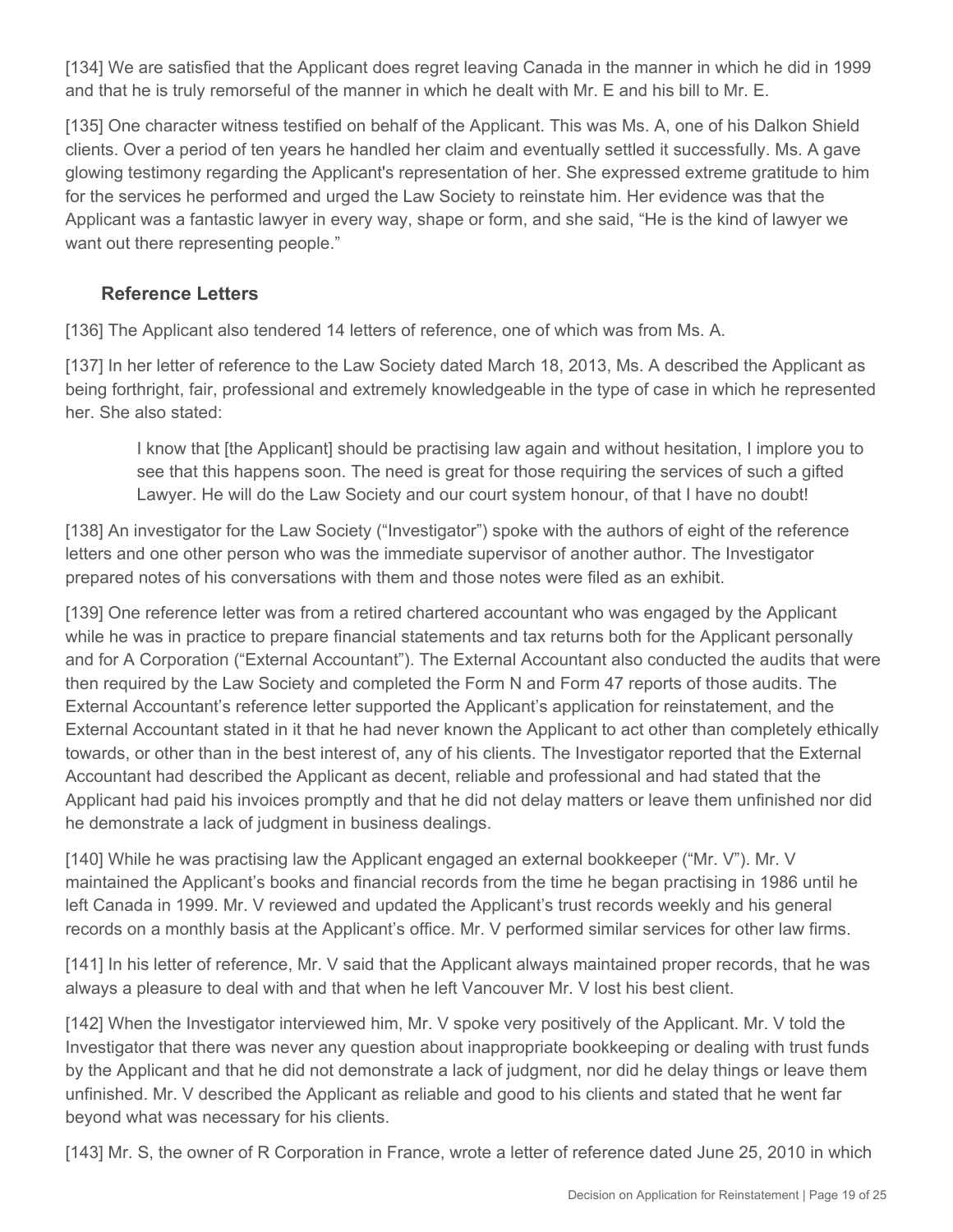he confirmed the Applicant had worked for R Corporation since 2001 as an agent. In his letter he stated that the Applicant had all the qualities required to practise his profession as a realtor in terms of ethics, respect and honesty and that the Applicant had a perfect knowledge of French property rights, legal procedures and international transactions. When interviewed by the Investigator, Mr. S spoke very highly of the Applicant and stated that he was an example of straightforwardness, honesty and trust and that he was very fair, extremely reliable and never demonstrated a lack of judgment.

[144] The manager of the T Bank wrote a letter of reference dated August 3, 2010 addressed "To whom it may concern" in which he stated that he had been the personal banker for the Applicant since 1999 and confirmed that the Applicant had always conducted his dealings with the bank in a proper manner. This letter was written before the Applicant made his assignment in bankruptcy.

[145] The Applicant's landlord in France, Mr. U, made a written certification on August 23, 2010 stating that the Applicant had rented accommodation from him since October, 2001 and that he always paid the rent and properly maintained the leased property in good repair.

[146] Three of the reference letters were from real estate agencies that employed the Applicant during the period of time from December 2010 until March 2012, and those letters merely confirmed his employment. The Investigator interviewed the authors of the letters from the real estate agencies.

[147] The managing broker for the real estate agency for which the Applicant worked from November 26, 2010 to April 14, 2011 wrote a reference letter. When the Investigator interviewed him, he stated there was no time when the Applicant demonstrated a lack of judgment or delay while employed by his agency.

[148] The office manager of the agency who employed the Applicant from April 2011 until August 2011 who wrote a reference letter told the Investigator she did not know the Applicant very well and did not remember enough about him to comment on any of his qualities, whether positive or negative, other than that he had not sold many properties. She later telephoned the Investigator and informed him that she had spoken to a retired real estate representative who had been employed by her agency and who had worked with the Applicant. She said that person had nothing negative to say about the Applicant.

[149] Another letter of reference was from the real estate agency that engaged the Applicant in August 2011. It was dated December 12, 2011 while the Applicant was still working for them and was written by the managing broker. She told the Investigator that the Applicant was a lovely person who worked hard but had just not been successful selling real estate. She described him as being a genuine person with the right intentions who was always courteous and professional. She said there were no instances where the Applicant demonstrated a lack of judgment. She stated that his best judgment was deciding to leave the real estate business when he did.

[150] Two of the Applicant's recent landlords also wrote letters of reference. The landlord of a condominium that the Applicant began renting in November 2010 wrote a letter "To whom it may concern" dated December 15, 2011 in which she stated that the Applicant had always been prompt when paying his rent and keeping her informed of any concerns or issues regarding the unit. She also stated that neighbours had remarked to her that the Applicant was a quiet and respectful neighbour and that she enjoyed having him as a conscientious tenant.

[151] The second landlord rented an apartment to the Applicant beginning in January 1, 2013. She wrote a letter of reference to the Law Society dated June 12, 2013. This landlord resides in Saskatchewan and described the Applicant as a landlord's dream as he always pays his rent on time. She stated that he is reliable, competent and informs the landlord of any in-suite issues that need to be addressed, which she said was incredibly beneficial because she is currently living out of the Province. She also stated that she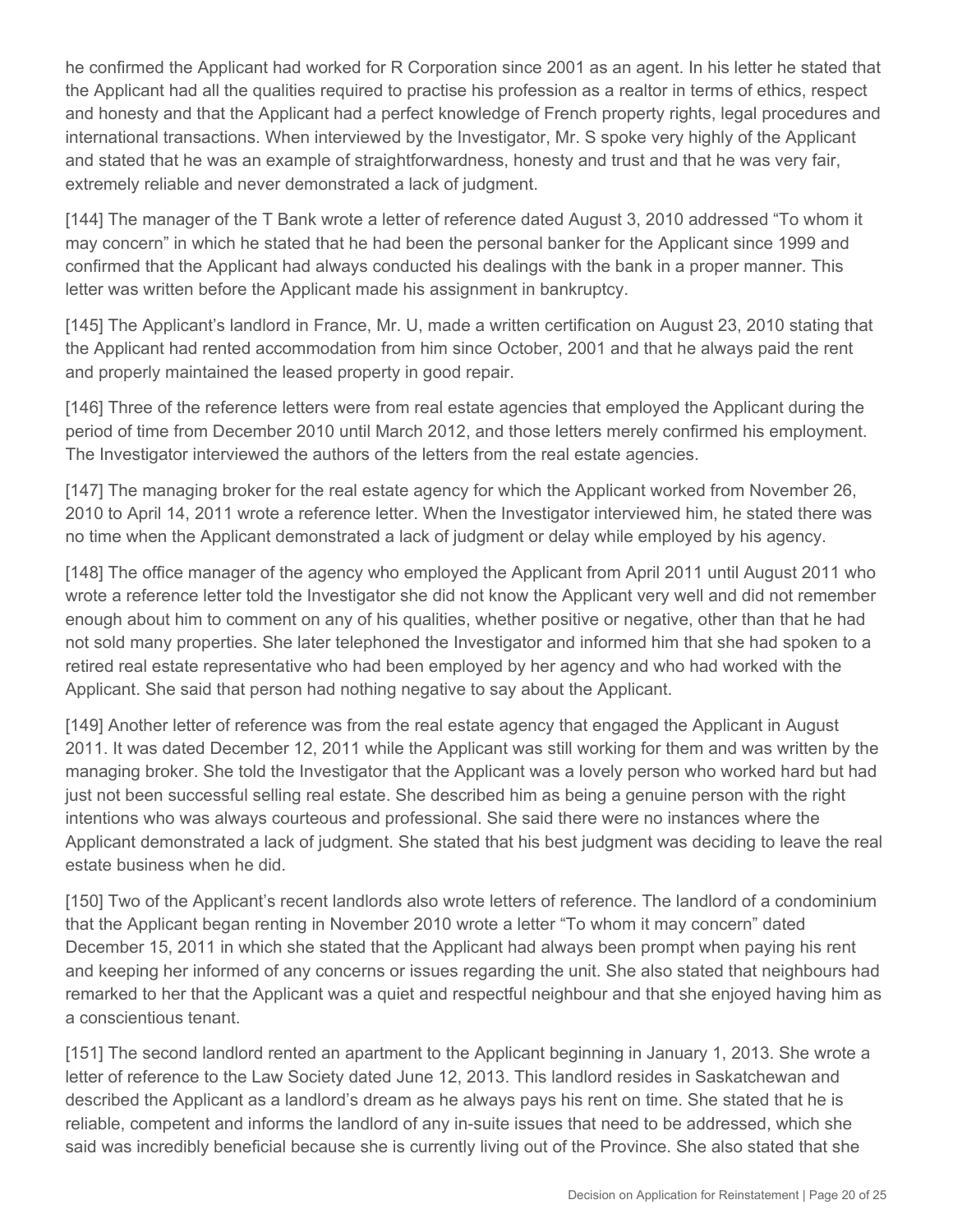was impressed with the Applicant's credibility and integrity.

[152] The assistant branch manager of the Applicant's current bank wrote a letter to the Law Society dated June 29, 2013 confirming that the Applicant had maintained a deposit account with that bank since September 3, 2010 and that, since opening this account, the Applicant has handled all financial dealings in a satisfactory manner. The Investigator did not interview the assistant branch manager but, instead, interviewed the manager of that branch. The manager confirmed that the Applicant had been a client of their bank at that branch for some time, and she described him as a very proper, polite and well-mannered individual. She said that the bank does not issue these types of reference letters frequently but she is able to do so at her discretion. She told the Investigator there was no evidence of the Applicant demonstrating lack of judgment or unreliability and that he seemed "extremely reliable."

[153] The operations manager for the first taxi company the Applicant worked with after he stopped selling real estate wrote a reference letter for him dated September 27, 2012 stating that the Applicant had been associated with him since July 25, 2012 as an independent lease operator of a taxi, which he leased on a full-time basis and that the operations manager had found the Applicant to be a reliable and very well-respected member of their shift operators. The letter stated that the company had received many compliments from their clients regarding the Applicant and his pride in servicing them and that his clients made a point of requesting him.

[154] On January 11, 2013, the Applicant became an independent driver with a different taxi company. The business development manager for that company wrote a letter of reference dated June 7, 2013 addressed to "To whom it may concern" which stated that the Applicant maintains a highly professional and responsible relationship with their company and that within the short time he had been associated with them, the Applicant had demonstrated a high level of client service skills, maintained all regulatory requirements and interacted with all employees and staff of the company in a courteous and well-spirited nature.

# **DISCUSSION AND ANALYSIS**

[155] Section 19(1) of the Act requires this Panel to determine whether we are satisfied that the Applicant is of good character and repute and fit at the present time to become a barrister and a solicitor of the Supreme Court. While the Applicant's conduct as a member of the Law Society until 1999 and in the intervening time between then and when he applied for reinstatement is relevant as a predictor of his future conduct and, therefore, his character and his fitness to again become a practising lawyer, our task is not to determine what his character was in 1998 and 1999 but to determine whether he is now of good character and can be trusted to act honestly and ethically in the best interests of his clients.

[156] A leading authority on the question of what constitutes being "of good character and repute," including fitness to be a barrister and solicitor, is the decision of the Court of Appeal for British Columbia in *McOuat v. Law Society of British Columbia* (1993), 78 BCLR (2d) 106. At paras. 6 and 7, the Court of Appeal approved the following statement by the panel who considered Mr. McOuat's application for reinstatement:

But we think we are required to consider the regard in which the candidate is held by others as well as the qualities of character Mr. McOuat possesses, that is both the subjective and objective senses of "good character".

It is for this panel acting reasonably upon the evidence before it to decide whether Mr. McOuat has discharged the burden of satisfying the panel that he is fit to become a barrister and solicitor. The objective sense of "good character" overlaps with the requirement of fitness.

The demands placed upon a lawyer by the calling of barrister and solicitor are numerous and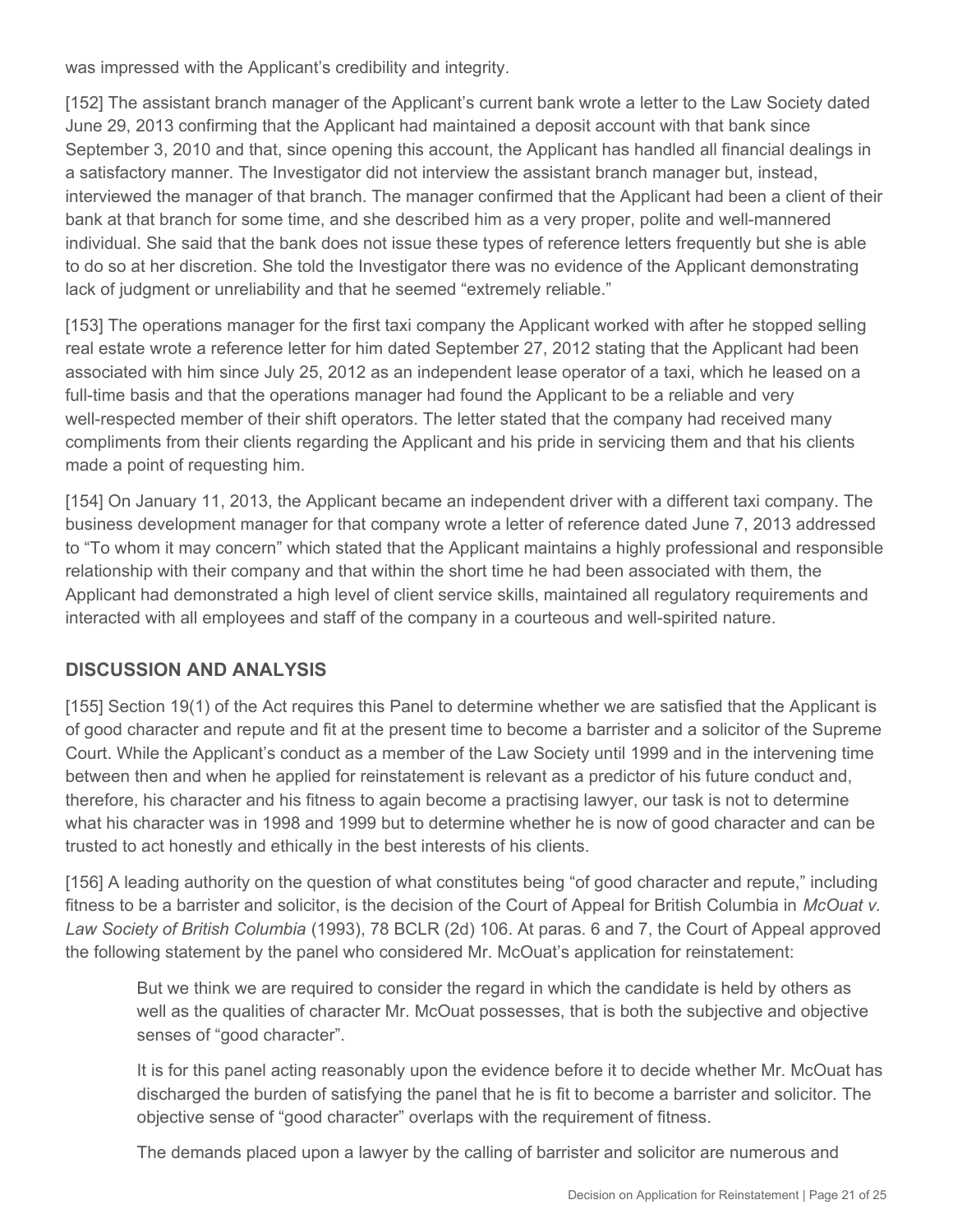weighty and 'fitness" implies possession of those qualities of character to deal with the demands properly. The qualities cannot be exhaustively listed but among them must be found a commitment to speak the truth no matter what the personal cost, resolve to place the client's interest first and never expose the client to risk of avoidable loss and trustworthiness in handling the money of a client.

The cannons [sic] of legal ethics adopted by the Law Society provide assistance, when they assert:

A lawyer is a minister of justice, an officer of the Courts a client's advocate, and a member of an ancient, honourable and learned profession.

In these several capacities it is a lawyer's duty to promote the interests of the State, serve the cause of justice, maintain the authority and dignity of the Courts, be faithful to clients, be candid and courteous in relations with other layers and demonstrate personal integrity.

To be fit to practice a lawyer must be ethically equipped to never break the client's trust.

[157] The onus is on the Applicant to satisfy us, on a balance of probabilities, that he has met the requirements for reinstatement as set out in section 19(1) of the Act and as articulated by the court in cases such as *McOuat*, supra.

[158] With two important exceptions, the Applicant appears to have carried on a successful practice focusing on personal injury claims for 13 years. During this period of time, he was able to purchase what he describes as a unique and desirable residence. His External Accountant told the Investigator that he was not aware of the Applicant having had any financial problems and that the Applicant "spent a lot because he made a lot."

[159] The two exceptions to the Applicant's otherwise successful and competent practice arose as a result of very large bills to two clients for whom he obtained large settlements, both of which were billed on a contingent fee basis.

[160] He charged the first of these two clients, Ms. C, a fee of approximately \$298,000. After his bill was reviewed, he was required to, and did, pay a refund of approximately \$205,000 to that client in 1997.

[161] The Applicant rendered a very large bill to the second, Mr. E, and had already been paid from the settlement amount received in trust for him. In early 1998, it became clear that the Applicant was very likely going to be required to pay a very substantial refund to Mr. E.

[162] By the end of 1998, the Applicant and his law corporation owed the Bank approximately \$769,000 and had a then unquantified liability to Mr. E of between \$200,000 and \$300,000. The Applicant's significant assets were the Chilco Property, which he knew had a value of less than \$795,000, and \$300,000 cash. Payment of a refund to Mr. E would have been a financial disaster for the Applicant and could have reduced his net worth to nothing or even a negative amount.

[163] Instead of taking steps to satisfy or otherwise deal with his obligations to the Bank and Mr. E, the Applicant decided to quit practising law, abandon the Chilco Property and leave the country with \$300,000.

[164] When he left the country, the Applicant knew or ought to have known, that a large part, and perhaps all, of the \$300,000 cash he took with him was money that he should have refunded to his client, Mr. E.

[165] The Applicant also knew, or ought to have known, that there was a good possibility that the security the Bank held in the Chilco Property would be insufficient to satisfy the Applicant's debt to the Bank and that he would continue to owe monies to the Bank after the Bank foreclosed on its mortgage.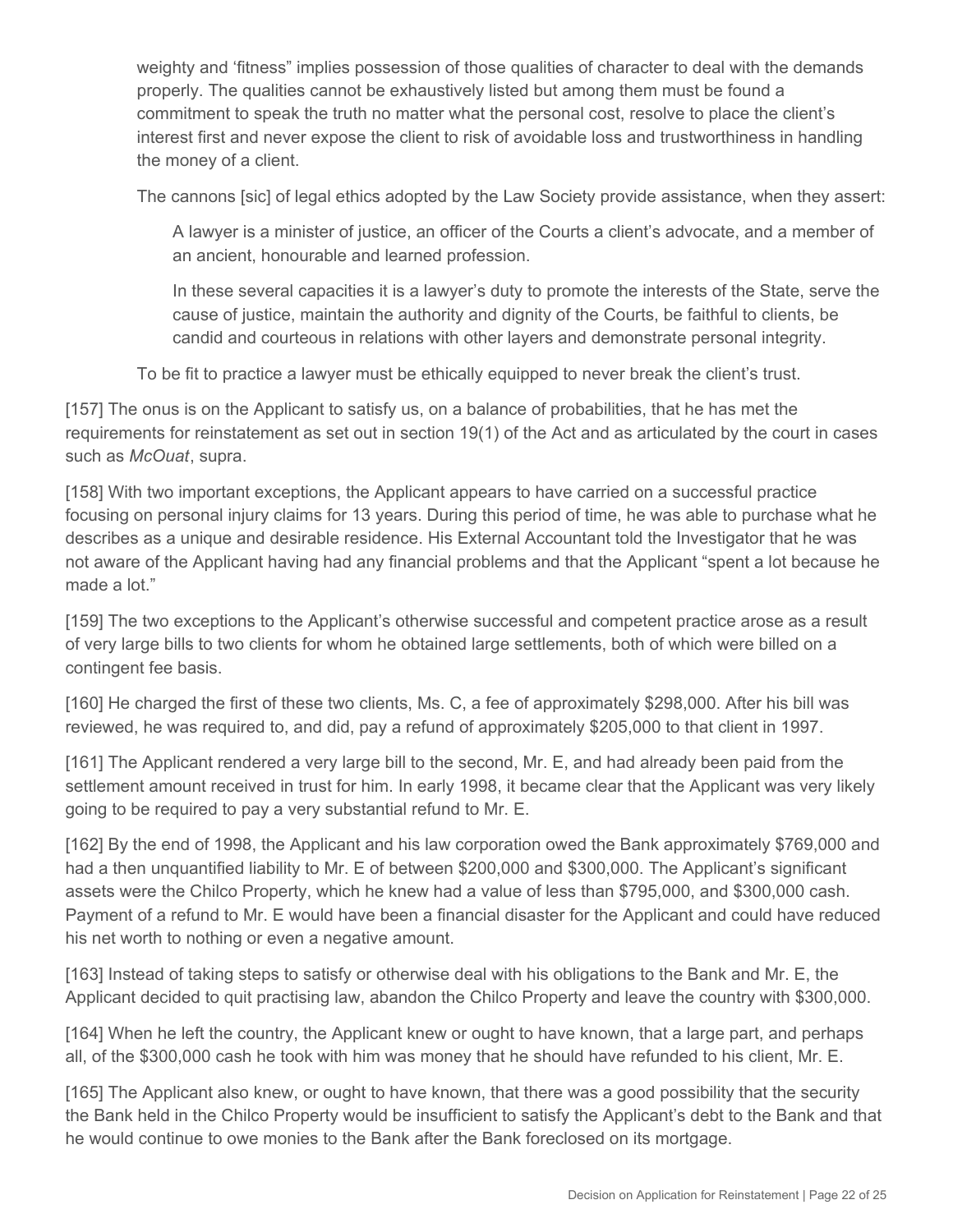[166] The Applicant did not disclose to any of his clients or the Law Society that he was intending to leave Canada permanently, and he left messages on his voice mail that erroneously implied that he would be returning to his office. He did not leave any forwarding address, nor did he make arrangements that would allow his clients, the Law Society or anyone else to contact him.

[167] The Applicant is presumed to have known when he left Canada in 1999, and we find that he either did know or ought to have known, that the Rules of the Law Society required him to retain his financial records for at least ten years and that he was required to inform the Law Society of his intended disposition of his open and closed files and his trust accounts and trust funds. The Applicant did neither. He failed to comply with the requirements of the Law Society with respect to his withdrawal from practice, and he breached Rules 3-68(2) and 3-80.

[168] The manner in which the Applicant dealt with his two major creditors, including leaving Canada without notice, departing with a substantial cash asset and taking steps to conceal the location of his new residence to prevent persons from finding or communicating with him, reveals there were flaws in his character. This is particularly so with respect to Mr. E. The Applicant was obligated to justify the amount of the fee payable by Mr. E and the amount of this fee would have been substantially less than the fee he actually charged and collected. Mr. E was entitled to a substantial refund. By leaving the country with \$300,000, the Applicant preferred his own financial interest to that of his client, Mr. E. In doing so, he exposed Mr. E not only to the risk of an avoidable loss but to an actual loss of a substantial amount of money, which the Applicant used for his own benefit instead of paying it to Mr. E.

[169] Six of the eight complaints to the Law Society made while he was still a member were satisfactorily resolved, and there was no evidence that the Applicant acted improperly with respect to the matters that were the subject of these complaints.

[170] The other two of those eight complaints were made by Ms. D regarding the fee that the Applicant charged her daughter, Ms. C. One complaint related to a fee dispute, which was not dealt with by the Law Society because it was not within its jurisdiction, although the dispute was resolved. The other complaint had two additional components. One related to a refund of GST and PST on the portion of the fee refunded to Ms. C and was satisfactorily resolved; the other related to the accuracy and propriety of an advertisement and was not dealt with because the Applicant had already left Canada. In our view, the complaint relating to the advertisement was not significant.

[171] The eight complaints made to the Law Society about the Applicant before he left practice either did not contain serious allegations or did not involve any improper conduct by the Applicant and, in our view, are not evidence that he was, or is, not of good character and repute or fit to become a barrister and a solicitor of the Supreme Court.

[172] The remaining three complaints were made after the Applicant left Canada. One, by Ms. O, was based on incorrect facts, and there is no evidence that the Applicant acted improperly.

[173] There were two other post-practice complaints. One was made by Ms. I regarding her inability to contact the Applicant and to obtain the \$175,000 term deposit held in trust by A Corporation. The other was a complaint by the Law Society that the Applicant failed to properly wind up his practice and to comply with the requirements of Rule 3-80. Both complaints were well-founded and are related to, and a direct consequence of, the unacceptable manner in which the Applicant wound up his practice and left Canada. This is evidence of a flawed character.

[174] With two exceptions, the other potential or actual claims to LIF made by the Applicant, or on his behalf by Mr. R, as custodian, did not raise issues regarding the Applicant's character or reputation or his fitness to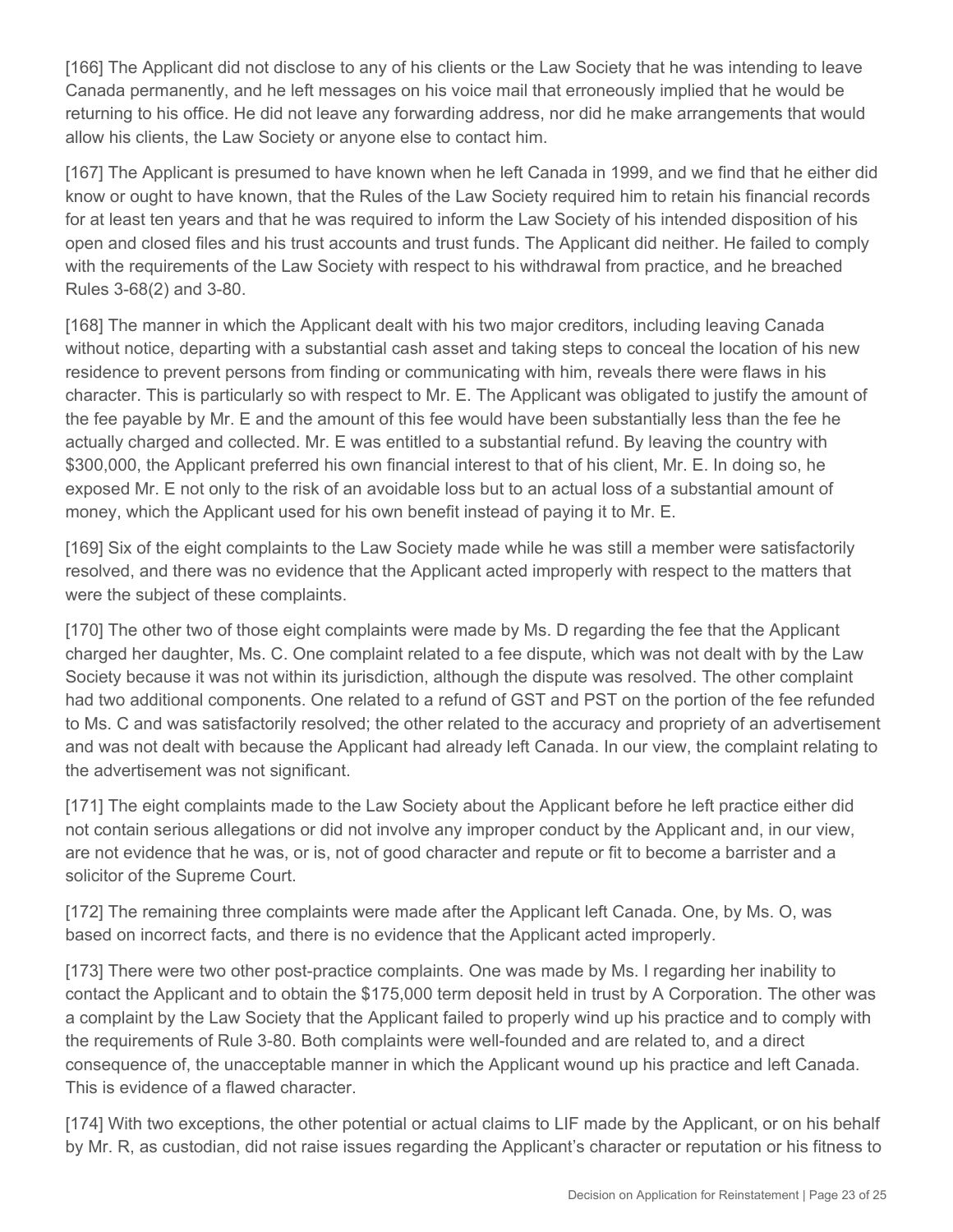be a practising lawyer.

[175] Of the remaining two claims, one related to expenses paid by LIF to defend a claim by Mr. E in one of his actions. LIF concluded this claim had no merit and was unlikely to succeed. Mr. E did not proceed with that claim.

[176] The other claim was the indemnity paid to Ms. I for the cost of obtaining the appointment of a substitute trustee in the place of the Applicant. This was related to the manner in which the Applicant wound up his practice and left Canada, which we have already found was evidence of a flawed character. The insurance claim, however, was not in itself evidence that the Applicant was not of good character and repute or fit to become a practising lawyer.

[177] There is no question the Applicant has made some serious mistakes in the past in the conduct of his practice and in fulfilling his duties as a lawyer. However, as noted above, he has acknowledged his mistakes and is remorseful. This Panel must now determine whether we are satisfied the Applicant, having learned from his mistakes, is currently of good repute.

[178] It is clear from the evidence of Ms. A and from the letters of reference from six of his current and former employers, his External Accountant, his former bookkeeper, Mr. V, and three landlords, and supported by the interviews conducted by the Investigator, that they all have a very favourable view of the Applicant and believe he has a good reputation. There was no evidence before this Panel that the Applicant currently has anything but a good reputation. We therefore find that the Applicant, on a balance of probabilities, has satisfied us that he is of good repute.

[179] A second determination the Panel must make is whether we are satisfied the Applicant is now of good character. As noted above, we have found the manner in which the Applicant dealt with his two major creditors in 1999, one of whom was a client, and the manner in which he left Canada, was evidence that he was not of good character. We also find, however, that these were a series of related but isolated actions and that they are not consistent with the rest of the Applicant's practice history or his conduct after settling in France and returning to Canada.

[180] We accept the Applicant's testimony that he regrets having dealt with his two major creditors in 1999 in the manner in which he did and that he is very remorseful that he chose to leave Canada in the manner that he did. We are satisfied that he would act differently today if faced with the same circumstances. We therefore find that the manner in which he dealt with his debt to the Bank and his liability to Mr. E and the manner in which he left Canada in 1999 are not predictors of future bad character and that the Applicant has established, on the balance of probabilities, that he is currently of good character.

[181] The final determination the Panel must make is whether we are satisfied the Applicant is fit to again become a barrister and a solicitor of the Supreme Court.

[182] With the exception of the irrevocable letter of direction he drafted for Ms. I to sign and how he dealt with the \$175,000 investment on her behalf, there was no evidence before us that the Applicant did not competently and properly represent his clients. Other than for the manner in which he dealt with his two major creditors and, in particular, his client Mr. E, there is no evidence that the Applicant acted for his clients or dealt with counsel or other parties in any manner other than a competent, honest and trustworthy manner.

[183] During his 13 years of practice, the Applicant encountered only two situations that he failed to deal with properly. One was the amount that he billed Ms. C and, after a review, he dealt with that matter appropriately by promptly making a refund to her of the reduction made to his fee by Master Patterson.